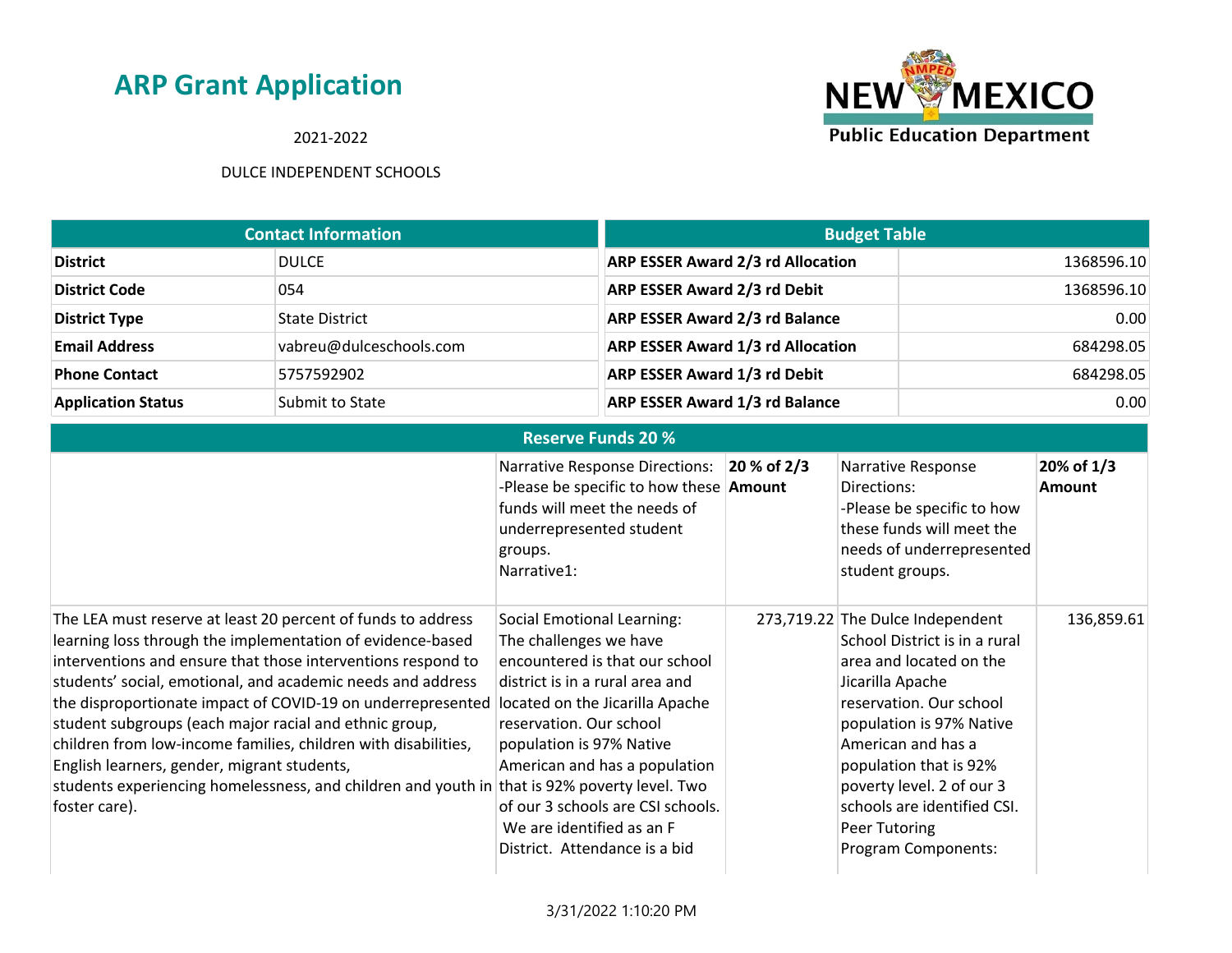2021-2022

#### DULCE INDEPENDENT SCHOOLS

concern in our schools where parent and grandparents have lived through boarding school trauma. A commonly referenced framework developed by CASEL (2017) categorizes SEL skills across five major competencies. Teachers can support the development through SEL integration into content-area instruction. https://eric.ed.gov/? id=ED574862

Understanding more about how students' mental health and wellbeing has been affected during the pandemic—including both the risk and protective factors—is critical, and efforts must be made to prioritize students' mental health both during and beyond the current pandemic. SEL has particular relevance for disadvantaged groups (e.g., ELL, students with disabilities, students from low-income families or Native Americans who received limited support



The tutoring program is designed to support math interventions for all struggling students including the 17-20% of children with learning difficulties or identified as ELL.

 By providing this tutoring program we will support student with gains on the learning loss due to Covid 19 epidemic. Tutors will be supporting 6th-12th grade Math. Using Reveal Math® This math program is built on contemporary academic research and designed so all your students can succeed in mathematics Peer Tutor Liaison will support student Tutors -–Middle, and High School: The purpose for the Liaisons is to monitor the tutoring sessions, ensure close coordination with the math teacher, provide Intensive, ongoing training for tutors, support program by collecting data,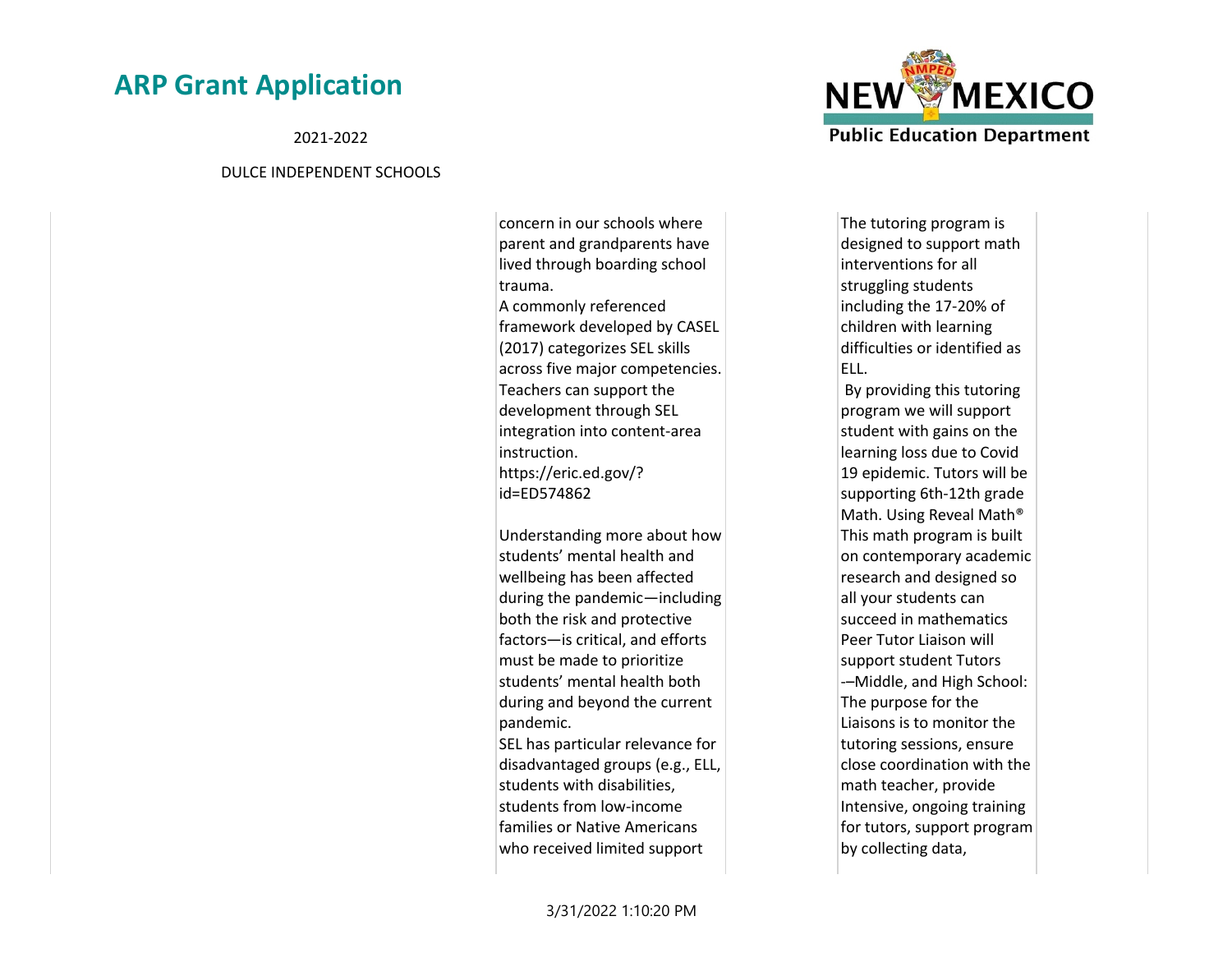2021-2022

#### DULCE INDEPENDENT SCHOOLS

during the school closures. To address the widening inequalities between students, there is a need to tailor support to the holistic needs of students, alongside efforts to address inequalities between groups. Research illustrates that by adopting an interdisciplinary lens to integrate culturally relevant pedagogy (CRP) and culturally sustaining pedagogy (CSP) into SEL programs promotes student well-being and academic achievement across contexts. in the context of the ongoing COVID-19 pandemic is crucial. Research: SEL improves math achievement. SEL interventions have also been shown to improve performance and achievement in mathematics (DeLay et al., 2016; Jones et al., 2009). DeLay and associates, for example, conducted a relationship-building intervention in which students participated in 21 total activities across topics such as diversity and inclusion,



presenting data, and providing PD for the Tutors. Research: Increasingly, top education researchers agree that tutoring programs for students who lost ground over the last six months should be a top priority for federal investment. A report prepared by the Office of the Deputy Secretary, The Department of Education, DC. Planning and Evaluation Service, Corporation for National Service, Washington, DC. 2001-00-00 9p. found evidence that well designed tutoring programs work. https://webnew.ped.state. nm.us/wpcontent/uploads/2019/10 /McGraw-Hill-Reveal-Math-Courses-I-III-Grades-6-8.pdf Recent studies have used fall 2020 assessment data to measure the extent to which lost instructional time is affecting student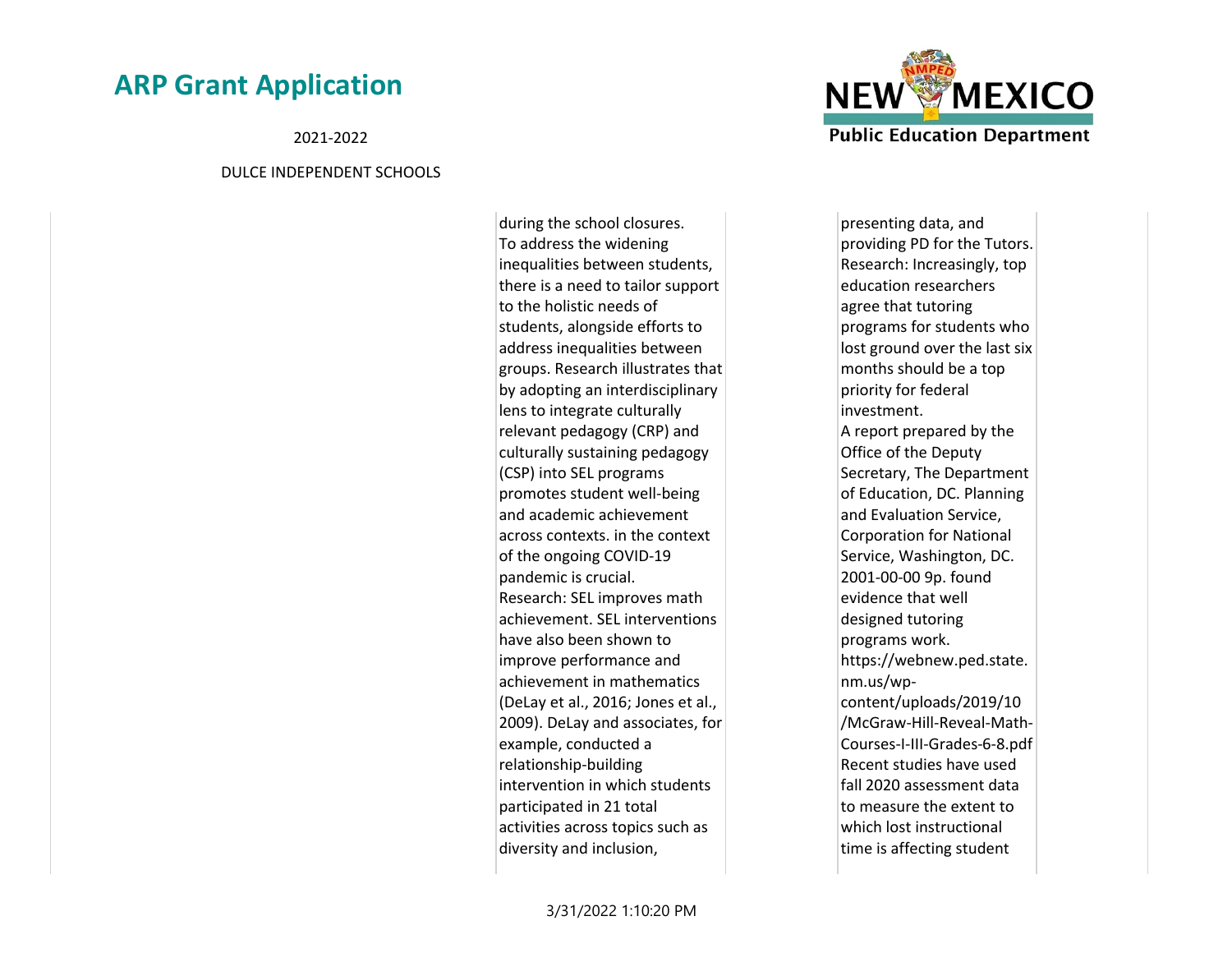2021-2022

#### DULCE INDEPENDENT SCHOOLS

problem-solving, critical thinking, and peer relationships. This intervention supports social and emotional learning by strengthening more positive peer influences in the classroom, reinforcing prosocial problem-solving strategies, and encouraging the resolution of divergent views. Through this intervention, students were found to be a more socially skilled group, allowing for peers to have greater influence over their fellow students' mathematical performance improvement. Using teacherrated report grades from the first quarter (the pre-test measure) and the fourth quarter (the post-test measure), the authors found that as students developed skills by working together with others of varying ability levels, academic advances occurred. https://link.springer.com/article /10.1007/s11121-016-0678-8 Programs that will be used to support our students: Program Components: We will be using



performance. A comparison of fall 2020 Northwest Evaluation Association (NWEA) Measures of Academic Progress Growth assessment data to fall 2019 data found that students in grades 3-8 performed similarly in reading to same-grade students in fall 2019, but about 5 to 10 percentile points lower in math. The Tutor Liaison will oversee the tutoring program and ensure it is designed to achieve an overall improvement, of the academic achievement of the DISD students. The Tutor Liaison will support teachers and students by: 1. Providing individual and small group student tutor training. 2. Establish and maintain positive relationships between the cooperating teacher, the tutor, and the administrator at each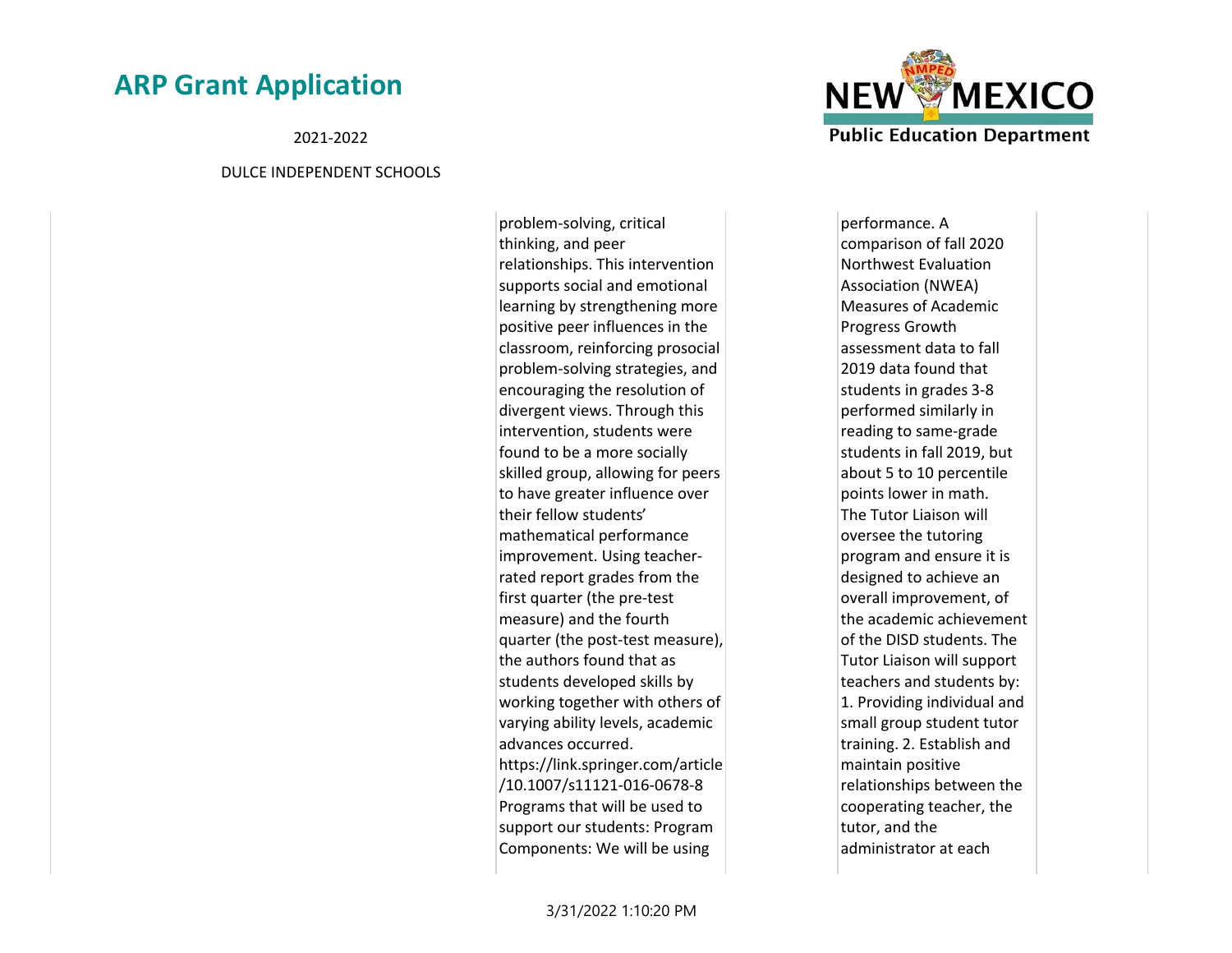2021-2022

#### DULCE INDEPENDENT SCHOOLS

DBT Project Towards No Drug Abuse: TND – Project Towards No Drug Abuse (usc.edu) and DTB. Dialectical Behavior Therapy in Schools: https://www.dbtinschools.com https://www.ncbi.nlm.nih.gov/ pmc/articles/PMC6263959/ Students' mental health and wellbeing are a pressing concern, which has become even more urgent in the context of the current crisis. The COVID-19 pandemic has brought the essential role of SEL into focus and has drawn attention to the need to take a more holistic approach to students' learning and development. https://www.jstor.org/stable/ 41406311

By contracting with SEL support specialists, who is familiar with the Jicarilla Apache community, we will be able to support all students in our schools and community. Our remote location and

accessibility of our district on



school. 3. Assist student tutors, cooperating teachers, and other school personnel understand the expectations of the student tutor experience. 4. Facilitate the tutor's implementation of skills and strategies needed to begin his/her participation in the classroom. 5. Make regularly scheduled observation visits during the student tutor teaching placement. 6. Assist in professional growth and development of the tutor. 7. Observe tutor frequently and provide feedback. 8. Assist the tutor with problems he/she may be experiencing. 9. Hold conference with teacher and tutor to discuss success of each student 10. Design all required documentation, observation, and evaluation forms. 11. Monitor and organize tutor timecards and records for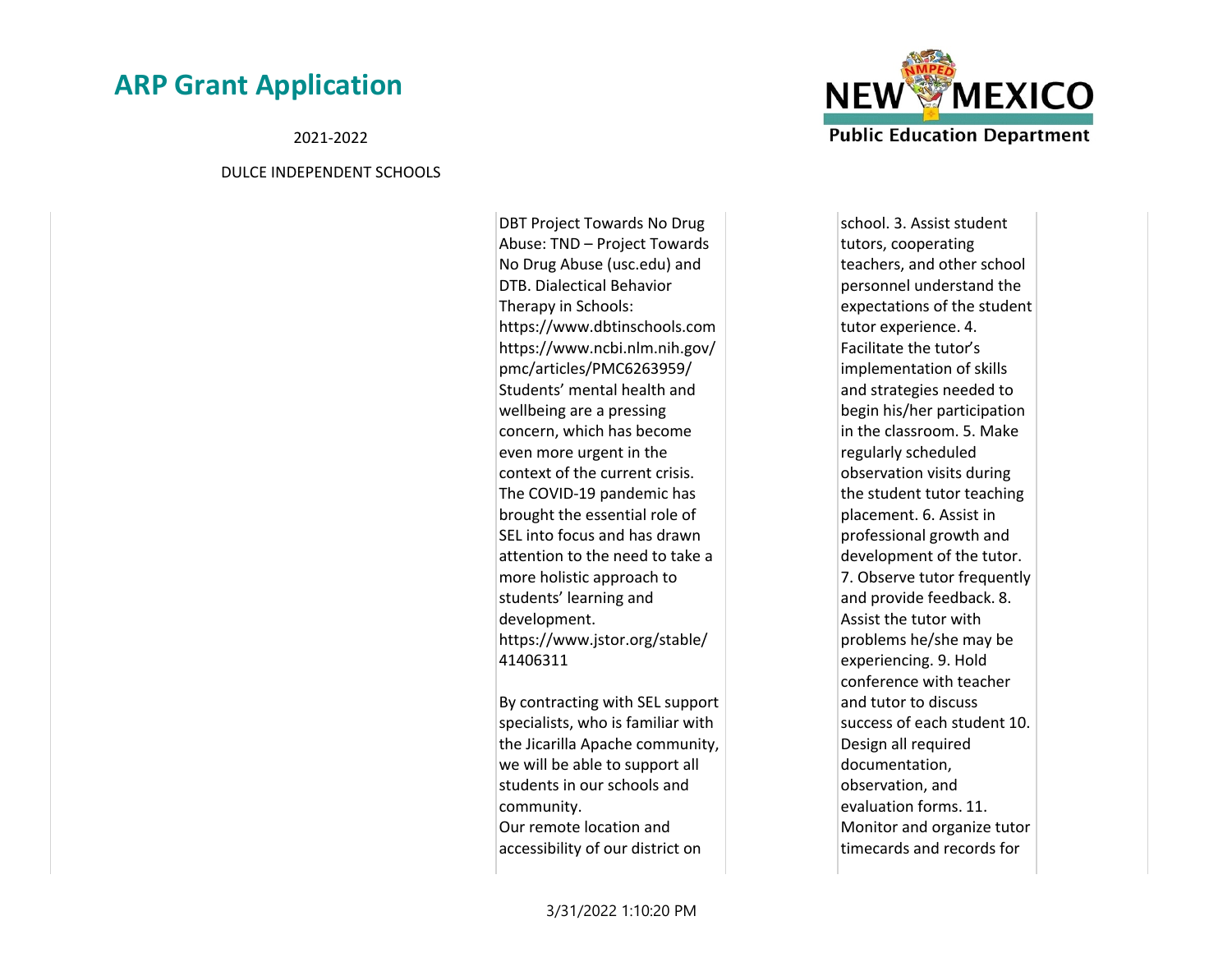2021-2022

#### DULCE INDEPENDENT SCHOOLS

reservation land, it is very difficult to bring in support staff. We would like to contract with 3 SEL specialists to implement programs that encourage self-awareness and mindfulness, which may ultimately translate to more thoughtful and engaged citizens who feel a sense of duty to their communities. For example, the Social Justice Humanities Academy in Los Angeles uses councils as part of their school's advisory classes to build community and create space for "the practice of listening and speaking from the heart. We would like to incorporate a similar approach to meet social emotional and mental health needs that is responsible to the trauma of COVID-19. Actively engaging students in meaningful and culturally and linguistically relevant learning experiences rooted in high academic expectations for all students including robust civics education that includes youth



DISD Program Evaluation Program evaluation will be based on multiple outputs: student achievement, persistence, average daily attendance, and teacher/leader/student/pa rent satisfaction. Student growth in academics will be measured annually. Data will be collected quarterly and reviewed. 1 liaison per school (2 schools) to organize, assist in data analysis, and monitor tutoring. – Contract \$60,000. Per Liaison (2 liaison – 1 for each of 2 schools) for 37 weeks at 7.5 hours per day = Total: 2 Tutoring Liaison X  $$60,000 = $120,000$ . Supplies and Materials – additional teacher, tutor and student resources – Total: \$16,859.61 Total \$136,859.61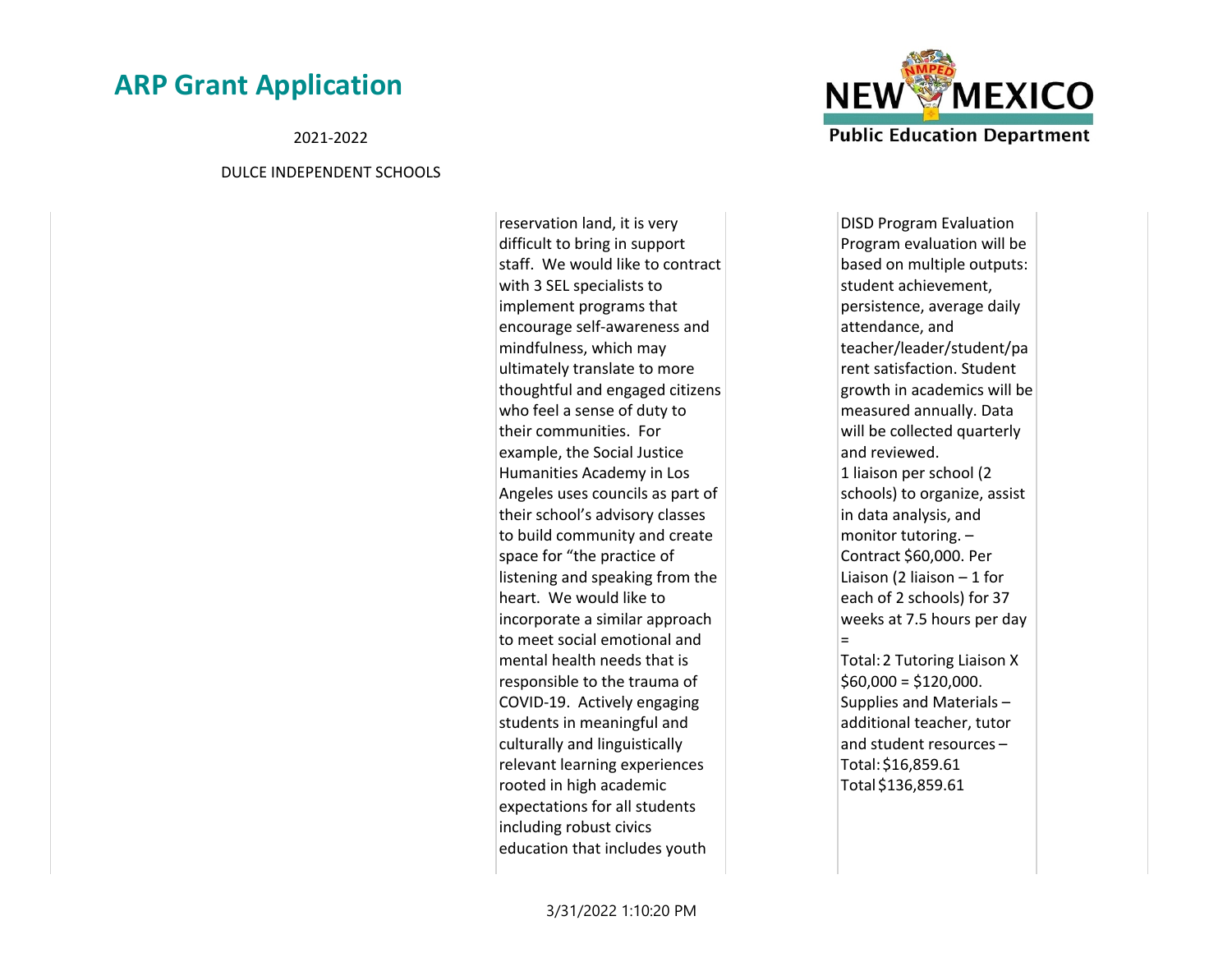2021-2022

#### DULCE INDEPENDENT SCHOOLS

participatory action research and opportunities for activism on issues students care about and will benefit all students, and in particular has the potential to engage and uplift youth, students with disabilities, and those from lowincome communities who face barriers to civic participation. The SEL specialist will Provide Social Emotional Learning Skill Building Program specific to each of 3 DISD school sites. Dulce High School: The SEL specialist will outline and initiate the comprehensive social emotional learning programming and skill building at each school. Dulce high School and Dulce Middle School have designed a Student Champion Success Program (SCSP), [Student Champion for Success Program (SCFS) will provide a proactive and responsive opportunity for students to experience other disciplinary methods for the purposes of giving proactive, progressive options for

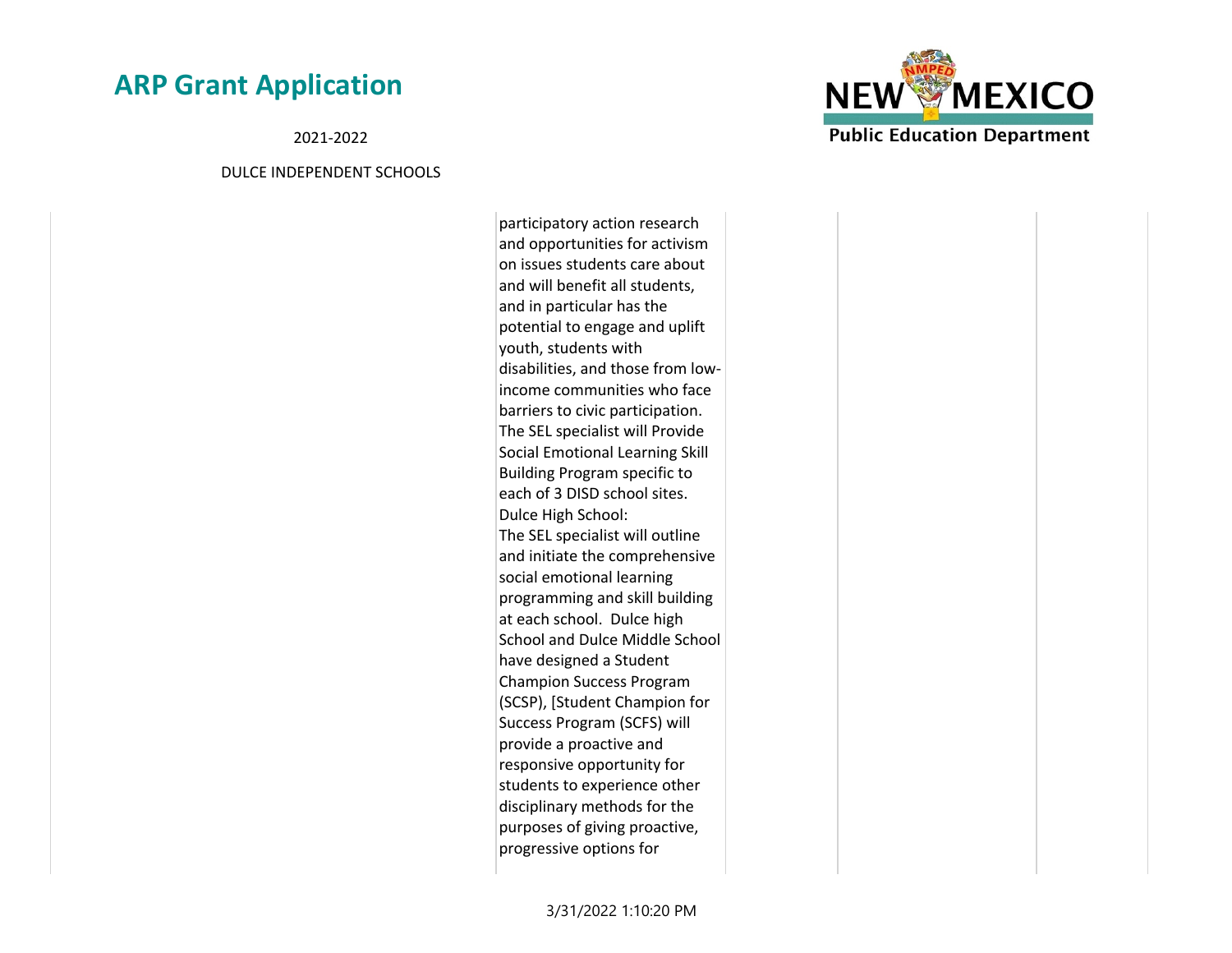2021-2022

#### DULCE INDEPENDENT SCHOOLS

principals to implement in concert with DISD policy and must be trained in Dialectical Behavior Therapy in Schools and Project Towards No Drug Abuse (TND). The Contractor will implement social emotional learning program strategies to achieve an overall improvement, outlook, and behavioral change for the wellbeing of the DISD students. The social emotional learning curriculum will teach students to: 1. Set and achieve positive goals 2. Demonstrate care and concern for others 3. Establish and maintain positive relationships 4. Make responsible decisions 5. Handle interpersonal situations effectively 6. Increase attendance at school 7. Increase achievement 8. Decrease negative behaviors Program Evaluation Program evaluation will be based on multiple outputs: student achievement, persistence, average daily attendance, and teacher/leader/student/parent

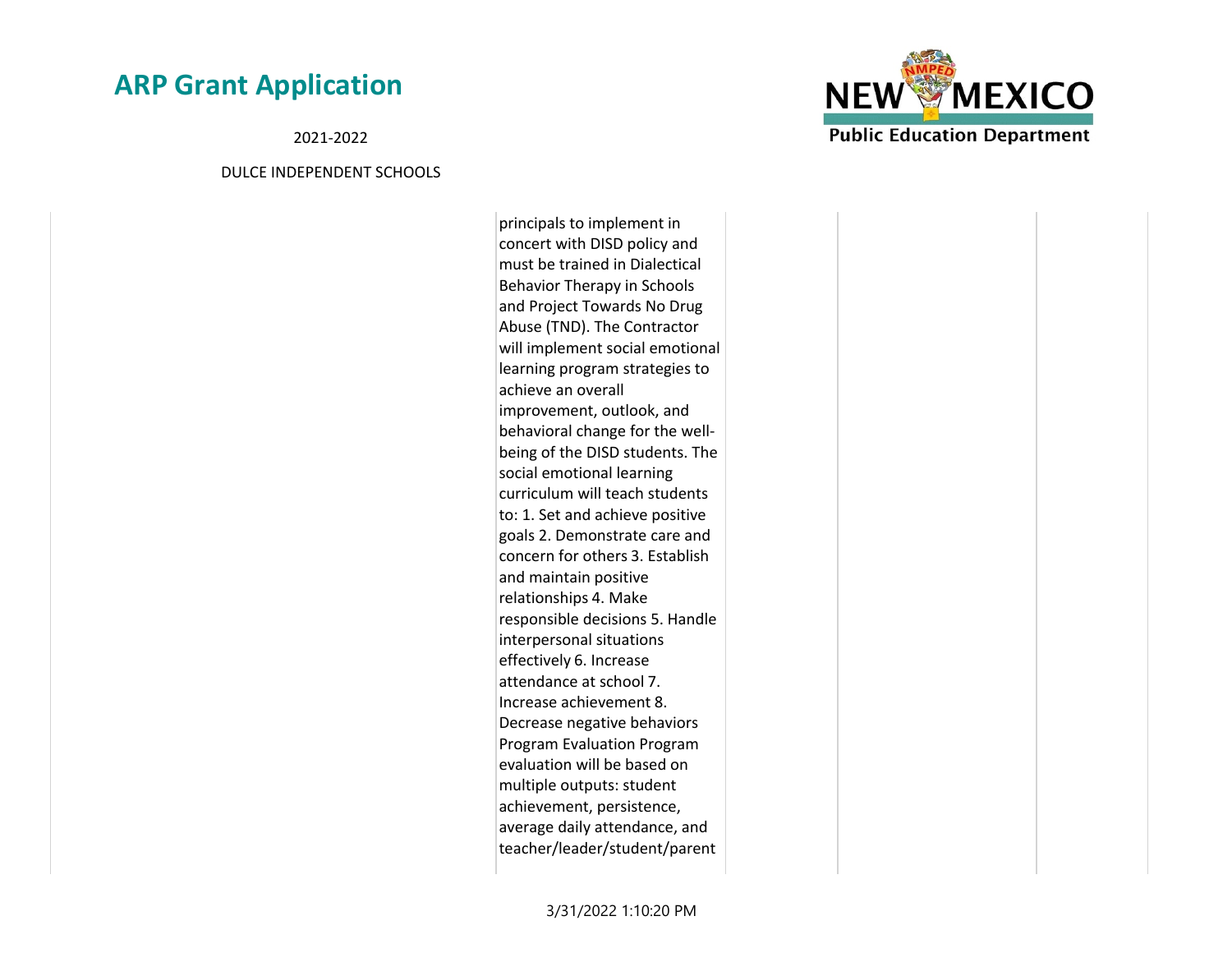2021-2022



|                                                                                                                                                                          | satisfaction. Student growth in<br>social emotional learning<br>competencies will be measured<br>annually. Data will be collected<br>quarterly and reviewed.<br>3 SEL Service Providers (1 at<br>each school)<br>Budget: Contract Service (3 SEL<br>support specialist - one at each<br>school) SEL specialist @<br>$(80,000.)$ each X 3 =<br>\$240,000.00 for 37 weeks<br><b>Supplies and Materials</b><br>\$33,719.22<br>Total: \$273,719.22 |            |           |            |
|--------------------------------------------------------------------------------------------------------------------------------------------------------------------------|------------------------------------------------------------------------------------------------------------------------------------------------------------------------------------------------------------------------------------------------------------------------------------------------------------------------------------------------------------------------------------------------------------------------------------------------|------------|-----------|------------|
| Activities to address the Social Emotional Needs of all students                                                                                                         | Yes                                                                                                                                                                                                                                                                                                                                                                                                                                            | 273,719.22 | No        |            |
| Activities to address the Academic Needs of all students                                                                                                                 | No                                                                                                                                                                                                                                                                                                                                                                                                                                             |            | Yes       | 136,859.61 |
| Activities that go above and beyond all services offered to all<br>students to address the disproportionate impact of COVID-19<br>on underrepresented student subgroups: | No                                                                                                                                                                                                                                                                                                                                                                                                                                             | 0.00       | No        | 0.00       |
| Students from each racial or ethnic group (e.g., identifying<br>disparities and focusing on underserved student groups by race<br>or ethnicity)                          | No                                                                                                                                                                                                                                                                                                                                                                                                                                             | 0.00       | No        | 0.00       |
| Students from low-income families                                                                                                                                        | No                                                                                                                                                                                                                                                                                                                                                                                                                                             | 0.00       | <b>No</b> | 0.00       |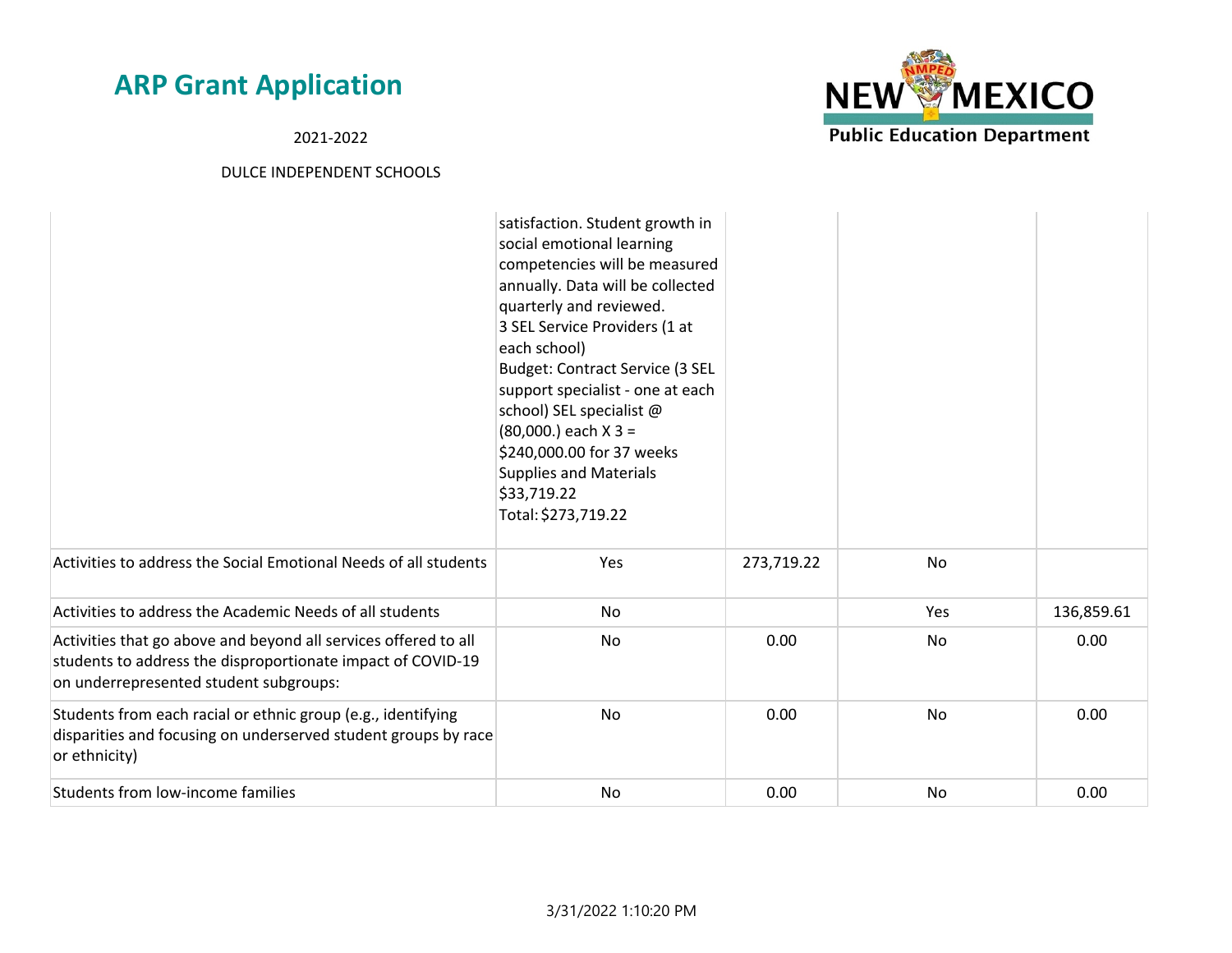#### 2021-2022

#### DULCE INDEPENDENT SCHOOLS

| Children with disabilities (including infants, toddlers, children,<br>and youth with disabilities eligible under the Individuals with<br>Disabilities Education Act ("IDEA")) | No  | 0.00       | No  | 0.00       |
|-------------------------------------------------------------------------------------------------------------------------------------------------------------------------------|-----|------------|-----|------------|
| English learners                                                                                                                                                              | No  | 0.00       | No. | 0.00       |
| Gender (e.g., identifying disparities and focusing on<br>underserved student groups by gender)                                                                                | No. | 0.00       | No. | 0.00       |
| Migratory students                                                                                                                                                            | No  | 0.00       | No. | 0.00       |
| Students experiencing homelessness                                                                                                                                            | No  | 0.00       | No. | 0.00       |
| Children and youth in foster care                                                                                                                                             | No  | 0.00       | No. | 0.00       |
| <b>Sub Totals</b>                                                                                                                                                             |     | 273,719.22 |     | 136.859.61 |

| <b>Additional Reserve Funds (Optional)</b>                                                                                                                                                                                                                                                                                                                                                                                                                                                                                                                                 |                                                                                                                                                                                                                                                                                                                                                     |                                                                                                                                                                                                                                                                                                                                                                                                   |  |  |
|----------------------------------------------------------------------------------------------------------------------------------------------------------------------------------------------------------------------------------------------------------------------------------------------------------------------------------------------------------------------------------------------------------------------------------------------------------------------------------------------------------------------------------------------------------------------------|-----------------------------------------------------------------------------------------------------------------------------------------------------------------------------------------------------------------------------------------------------------------------------------------------------------------------------------------------------|---------------------------------------------------------------------------------------------------------------------------------------------------------------------------------------------------------------------------------------------------------------------------------------------------------------------------------------------------------------------------------------------------|--|--|
|                                                                                                                                                                                                                                                                                                                                                                                                                                                                                                                                                                            | <b>Narrative Response Directions:</b><br>-Please be specific to how these funds will meet<br>the needs of underrepresented student groups.<br>Narrative1:                                                                                                                                                                                           | <b>Narrative Response Directions:</b><br>-Please be specific to how these funds will<br>meet the needs of underrepresented<br>student groups.                                                                                                                                                                                                                                                     |  |  |
| Funds above and beyond the 20 percent minimum of funds to<br>address learning loss through the implementation of evidence-<br>based interventions and ensure that those interventions<br>respond to students' social, emotional, and academic needs<br>and address the disproportionate impact of COVID-19 on<br>underrepresented student subgroups (each major racial and<br>ethnic group, children from low-income families, children with<br>disabilities, English learners, gender, migrant students,<br>students experiencing homelessness, and children and youth in | The Dulce Independent School District is in a<br>rural area and located on the Jicarilla Apache<br>reservation. Our school population is 97%<br>Native American and has a population that is<br>92% poverty level. 2 of our 3 schools are<br>identified CSI.<br>Peer Tutoring<br>Program Components:<br>The tutoring program is designed to support | Assist our students who are sharing the<br>housing of others due to loss of housing,<br>economic hardship with school<br>extracurricular activities resources, school<br>supplies etc. Many of our students were<br>displaced from their homes due to Covid 19<br>affecting their families and environments.<br>Budget: These funds will help support<br>student academic, SEL, and environmental |  |  |

3/31/2022 1:10:20 PM

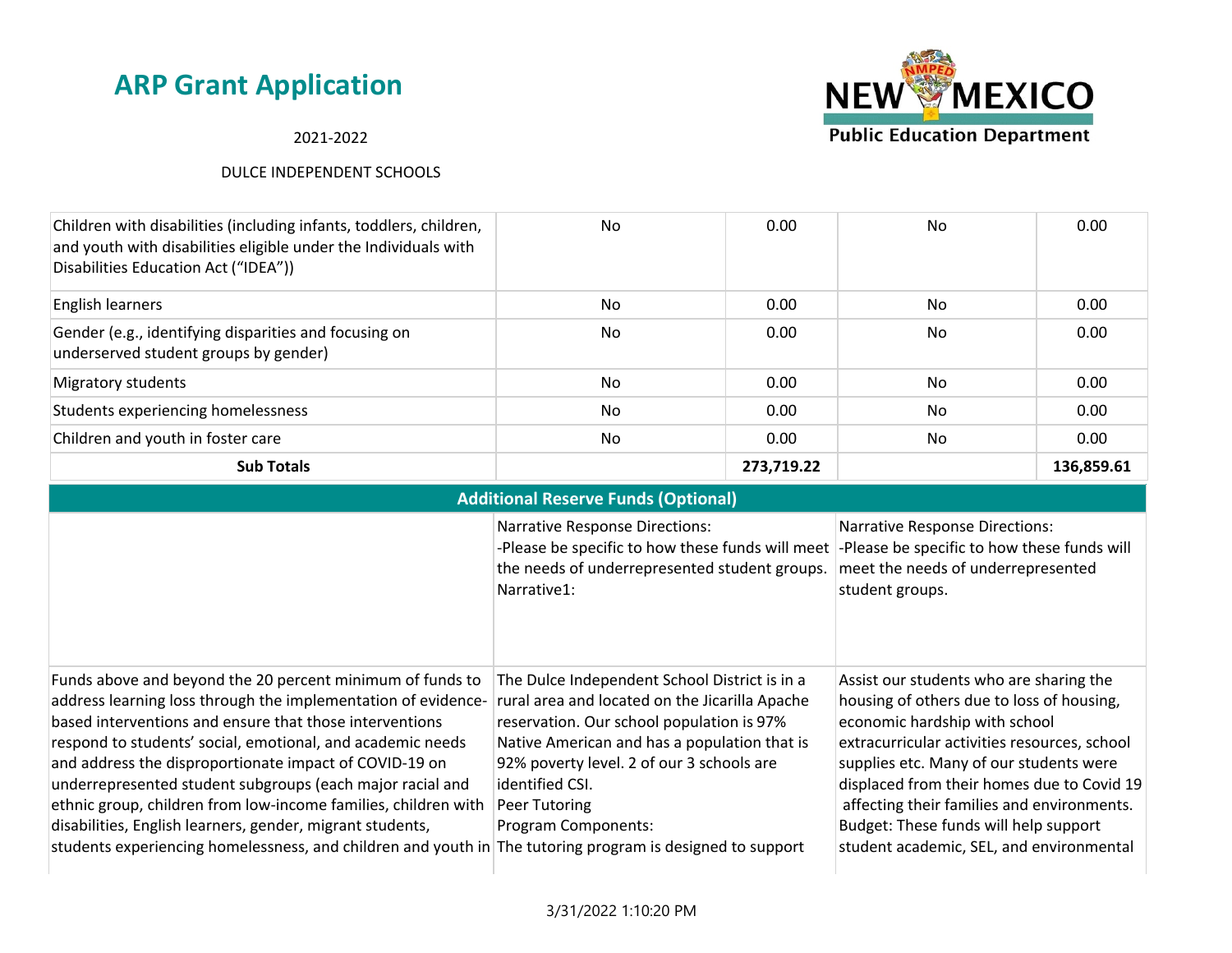2021-2022

#### DULCE INDEPENDENT SCHOOLS



needs. These may include clothing, school fees, materials, supplies etc. 1 year \$5,000.00

**NEW MEXICO Public Education Department** 

3/31/2022 1:10:20 PM

Measures of Academic Progress Growth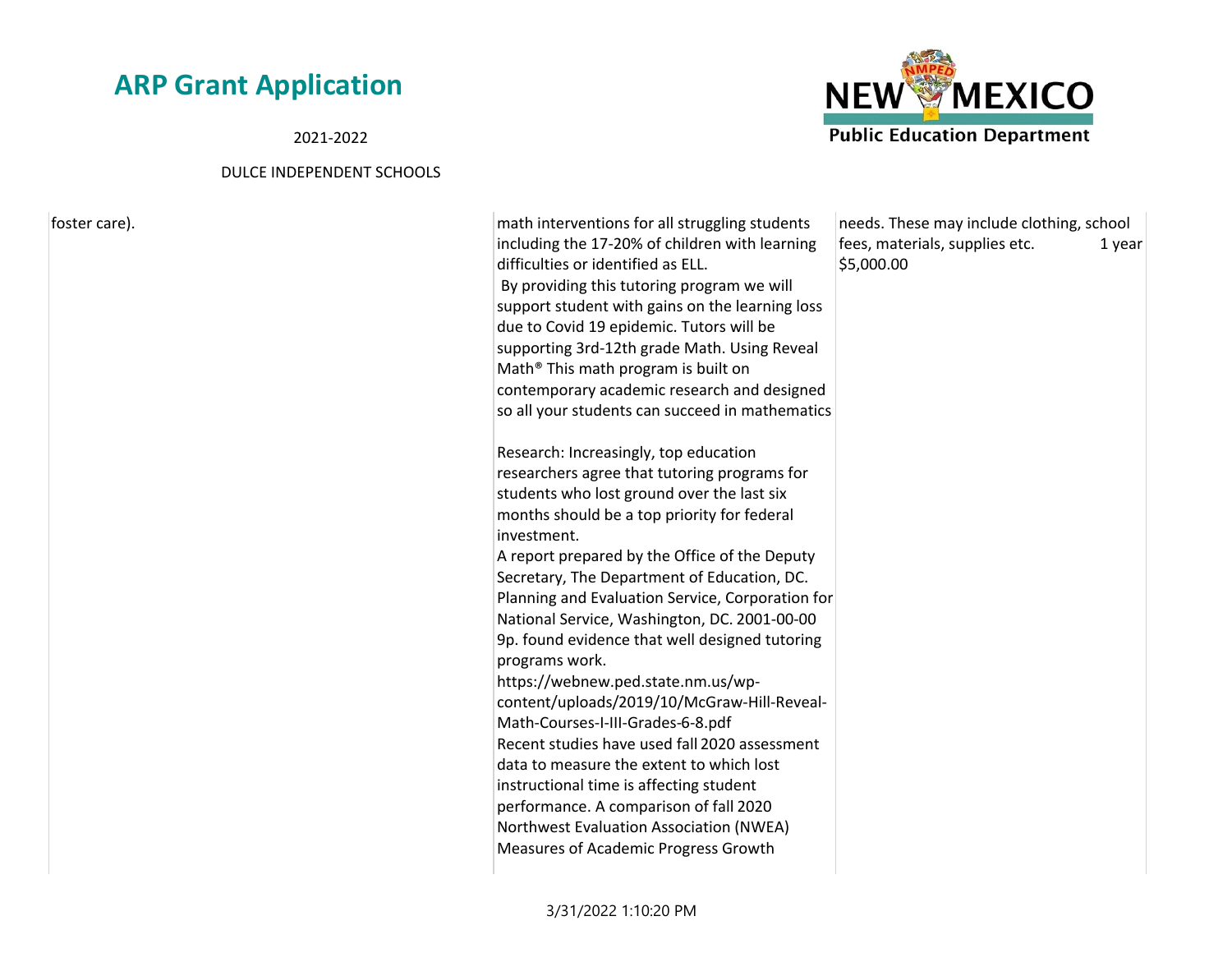2021-2022

#### DULCE INDEPENDENT SCHOOLS

assessment data to fall 2019 data found that students in grades 3-8 performed similarly in reading to same-grade students in fall 2019, but about 5 to 10 percentile points lower in math. Tutors will follow best practices: Researchers largely agree on the factors that generate the most consistent positive achievement for tutees is; (1) Close coordination with the math teacher; (2) Intensive and ongoing training for tutors; (3) Well-structured tutoring sessions in which the content and delivery of instruction is carefully scripted using hands on instruction; (4) Careful monitoring and reinforcement of progress; (5) Frequent and regular tutoring sessions, (6) Specially designed interventions for the 17-20% of children with severe learning difficulties. https://www.govinfo.gov/content/pkg/ERIC-ED464343/pdf/ERIC-ED464343.pdf Peer tutors are so much more effective than adult tutors: link to work with elementary school students found that tutees outperformed a randomly assigned control group of students who were not tutored and outperformed schools offering math labs or reading labs. [Madden, N.A., & Slavin, R.E.] https://www.ejmste.com/download/peertutoring-and-academic-achievement-inmathematics-a-meta-analysis-5265.pdf Program evaluation will be based on multiple outputs: student achievement, persistence, average daily attendance, and

**NEW MEXICO Public Education Department** 

3/31/2022 1:10:20 PM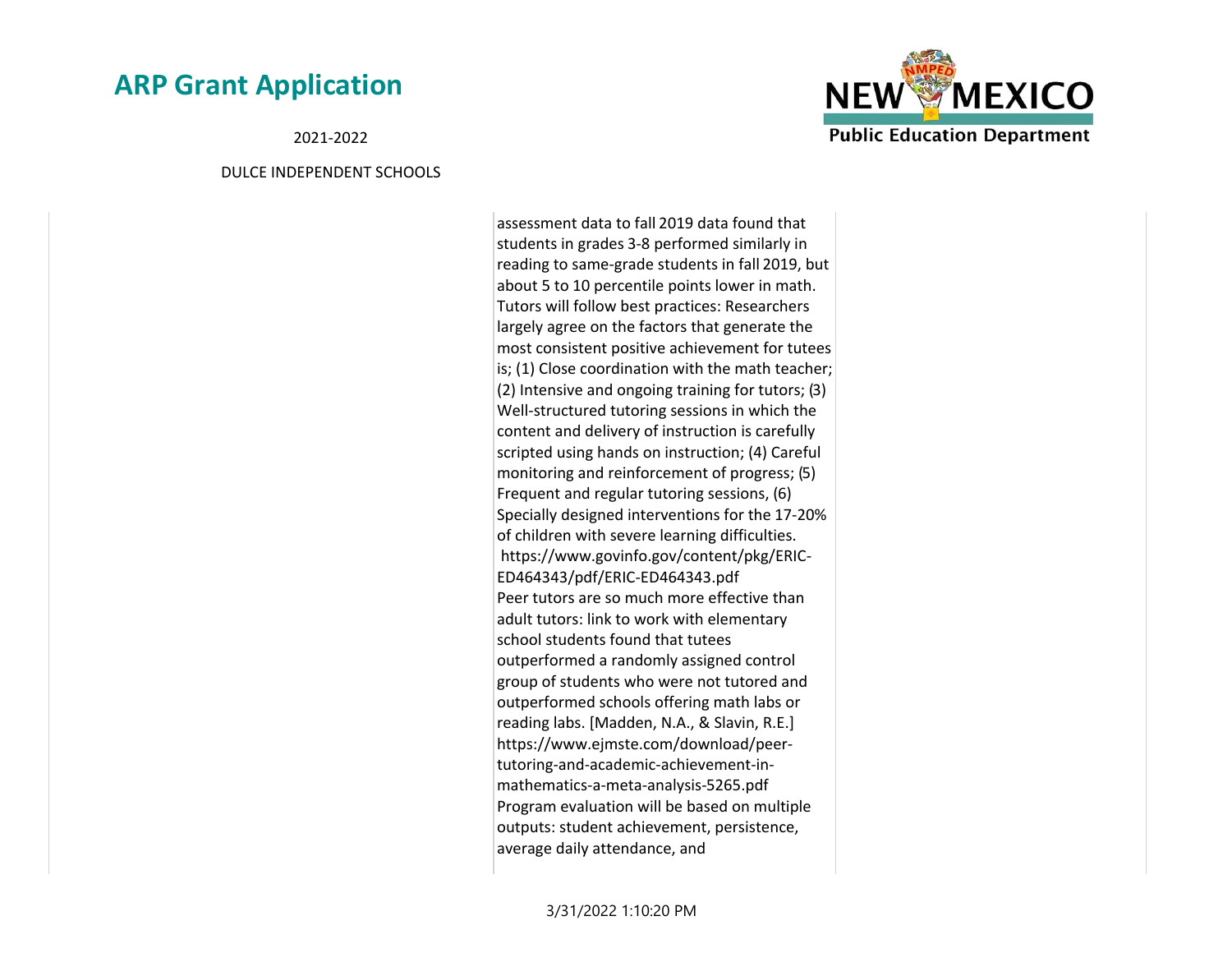2021-2022



|                                                                                                                                                                          | teacher/leader/student/parent satisfaction.<br>Student growth in academics will be measured<br>annually. Data will be collected quarterly and<br>reviewed.<br>High School: 16 Tutors x \$20.00 per class x 4<br>days a week x 32 weeks (2-3 tutors per period) =<br>\$40960<br>Middle School: 7 Tutors x \$15.00 per class x 6<br>periods x 32 weeks (2-3 tutors per period) = $\frac{1}{2}$<br>11,344.50<br>Total for Tutors=\$40,960<br>Professional Development for the tutors<br>(Student teaching and management skills)<br>Total: \$25,076.67 Supplies and Materials<br>60,960.00<br>TOTAL:138,341.17 |            |    |      |
|--------------------------------------------------------------------------------------------------------------------------------------------------------------------------|-------------------------------------------------------------------------------------------------------------------------------------------------------------------------------------------------------------------------------------------------------------------------------------------------------------------------------------------------------------------------------------------------------------------------------------------------------------------------------------------------------------------------------------------------------------------------------------------------------------|------------|----|------|
| Activities to address the Social Emotional Needs of all students                                                                                                         | <b>No</b>                                                                                                                                                                                                                                                                                                                                                                                                                                                                                                                                                                                                   |            | No |      |
| Activities to address the Academic Needs of all students                                                                                                                 | Yes                                                                                                                                                                                                                                                                                                                                                                                                                                                                                                                                                                                                         | 138,341.17 | No | 0.00 |
| Activities that go above and beyond all services offered to all<br>students to address the disproportionate impact of COVID-19<br>on underrepresented student subgroups: | No                                                                                                                                                                                                                                                                                                                                                                                                                                                                                                                                                                                                          | 0.00       | No | 0.00 |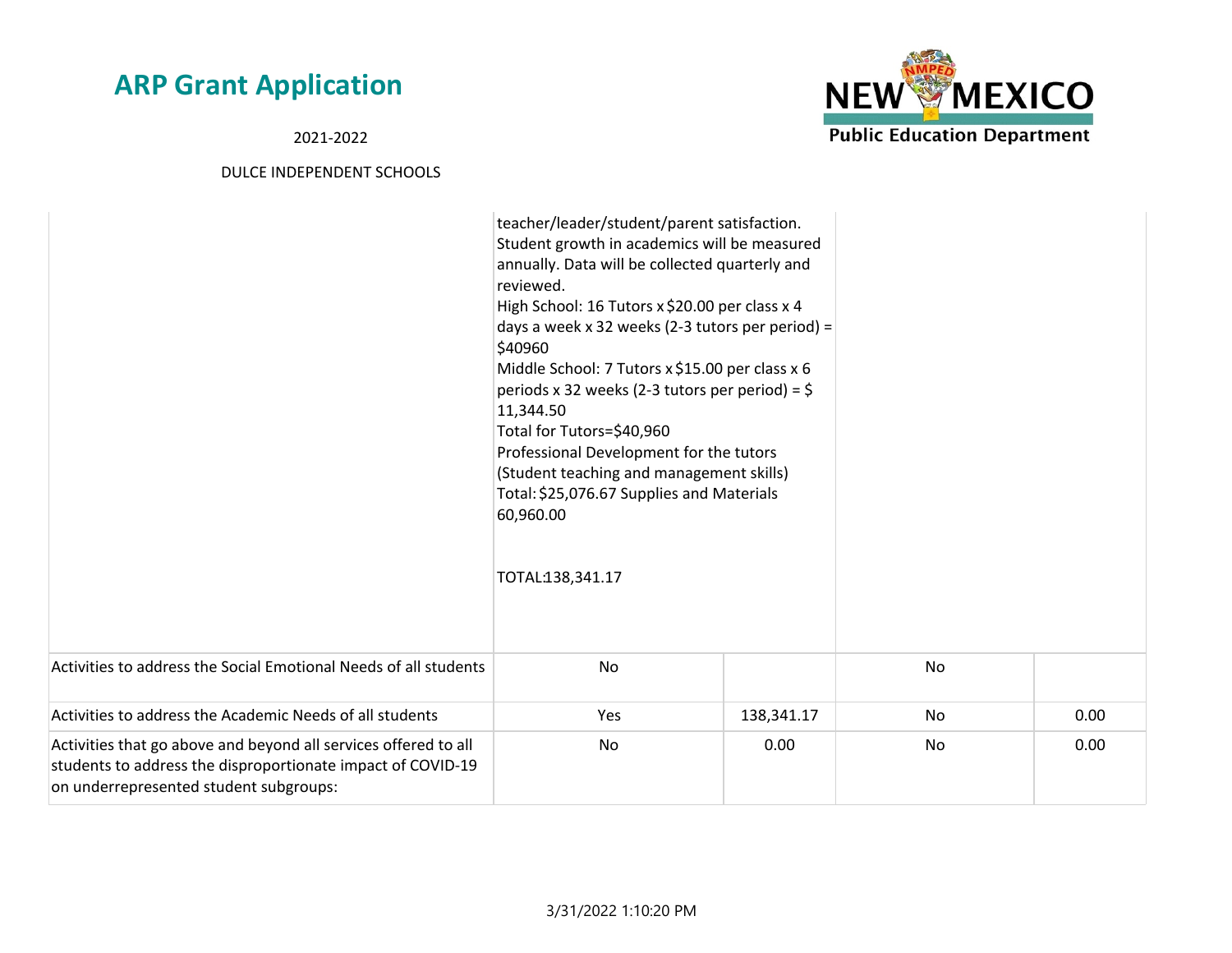#### 2021-2022



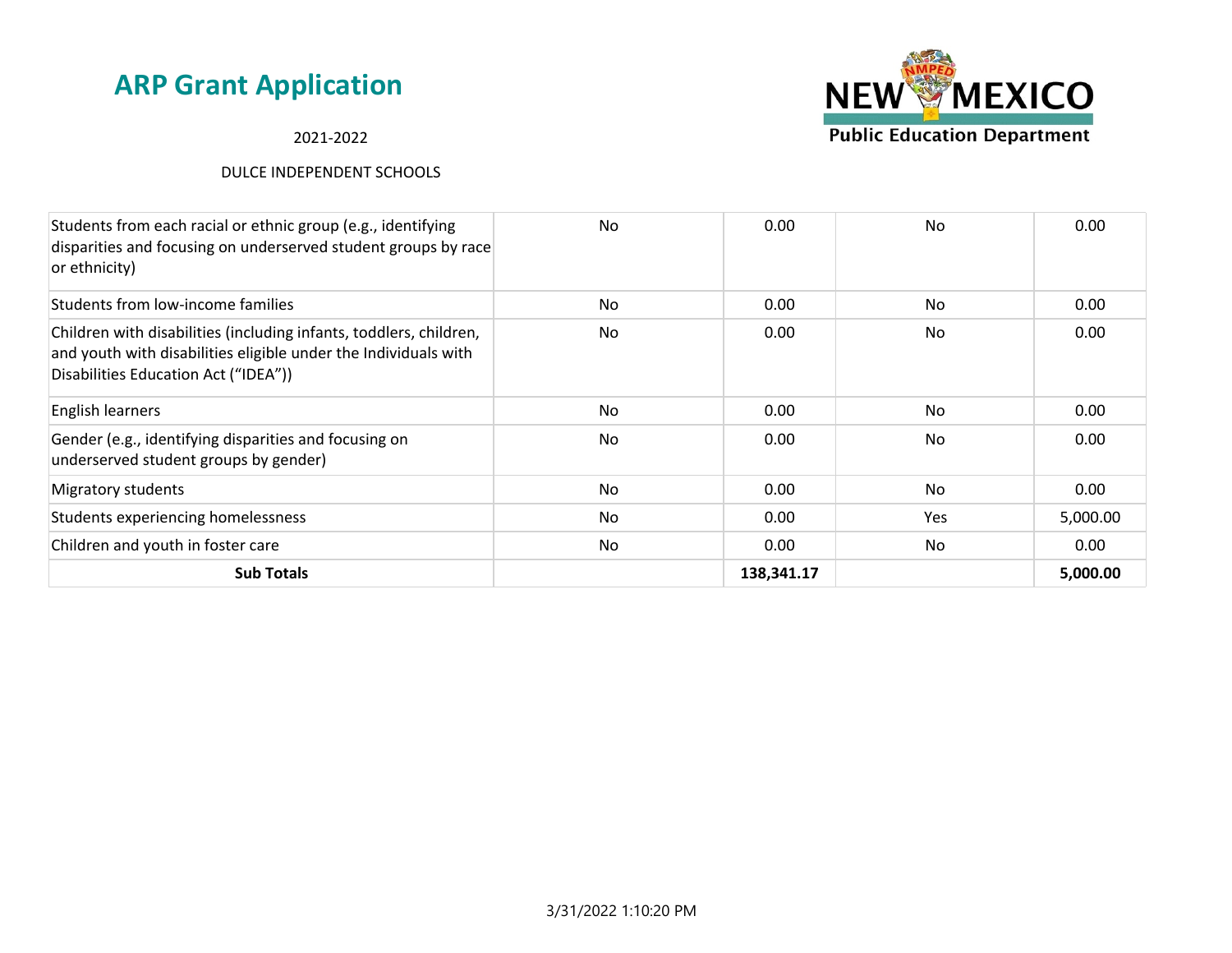2021-2022

#### DULCE INDEPENDENT SCHOOLS

#### **Activities to Address Needs**

**Descriptions for all narrative responses below must describe how interventions to address the academic impact of lost instructional time, will respond to the academic, social, emotional, and mental health needs of all students, and particularly those students disproportionately impacted by the COVID-19 pandemic, including students from low-income families, students of color, English learners, children with disabilities, students experiencing homelessness, children and youth in foster care, and migratory students.**

| Funds may be used for a wide<br>range of activities to address<br>needs arising from the<br>coronavirus<br>pandemic, including any<br>activity authorized by the<br>following Acts. | 2/3 Amount Allocations |               | 1/3 Amount Allocations |               |
|-------------------------------------------------------------------------------------------------------------------------------------------------------------------------------------|------------------------|---------------|------------------------|---------------|
|                                                                                                                                                                                     | <b>Narrative</b>       | <b>Amount</b> | <b>Narrative</b>       | <b>Amount</b> |

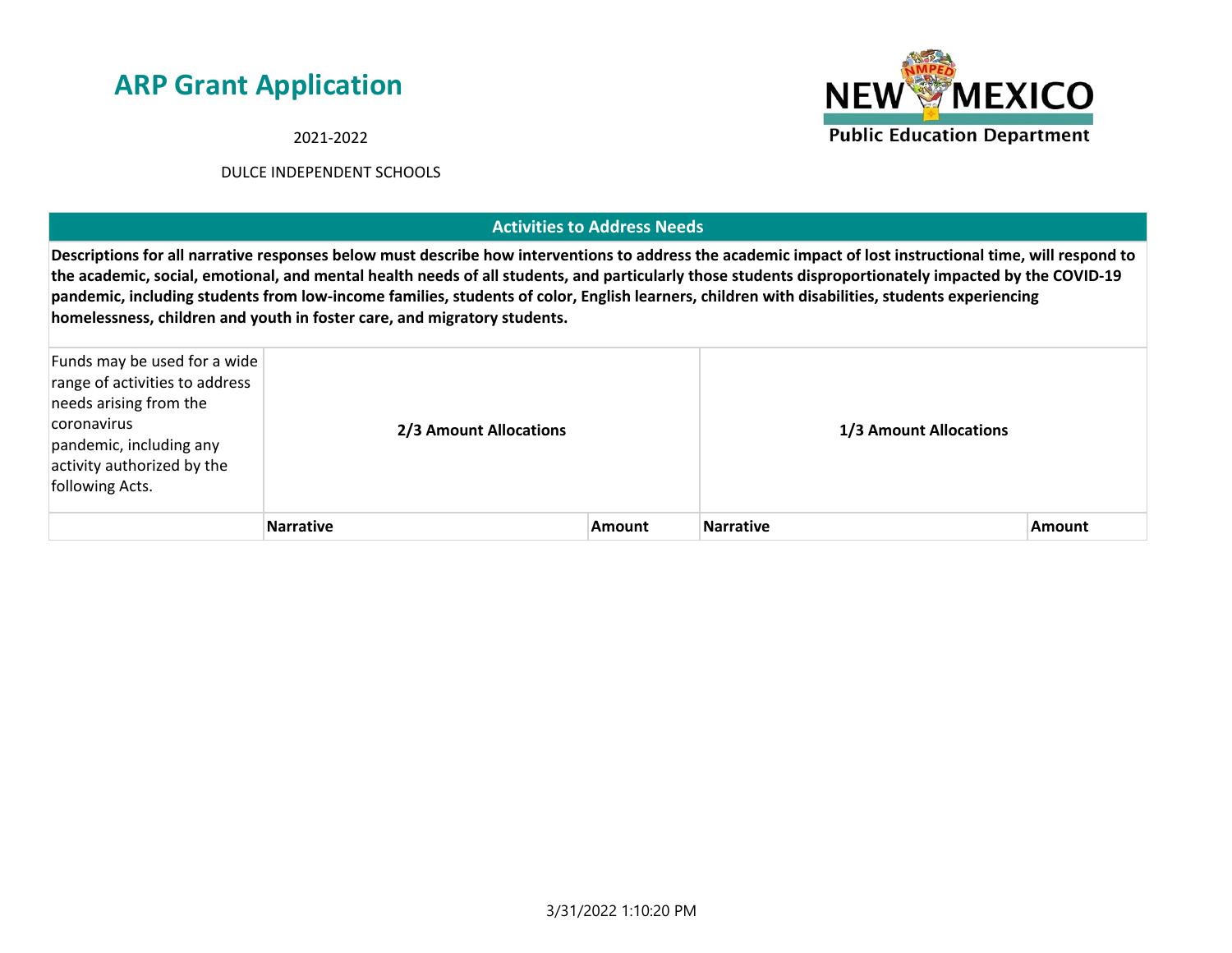#### 2021-2022



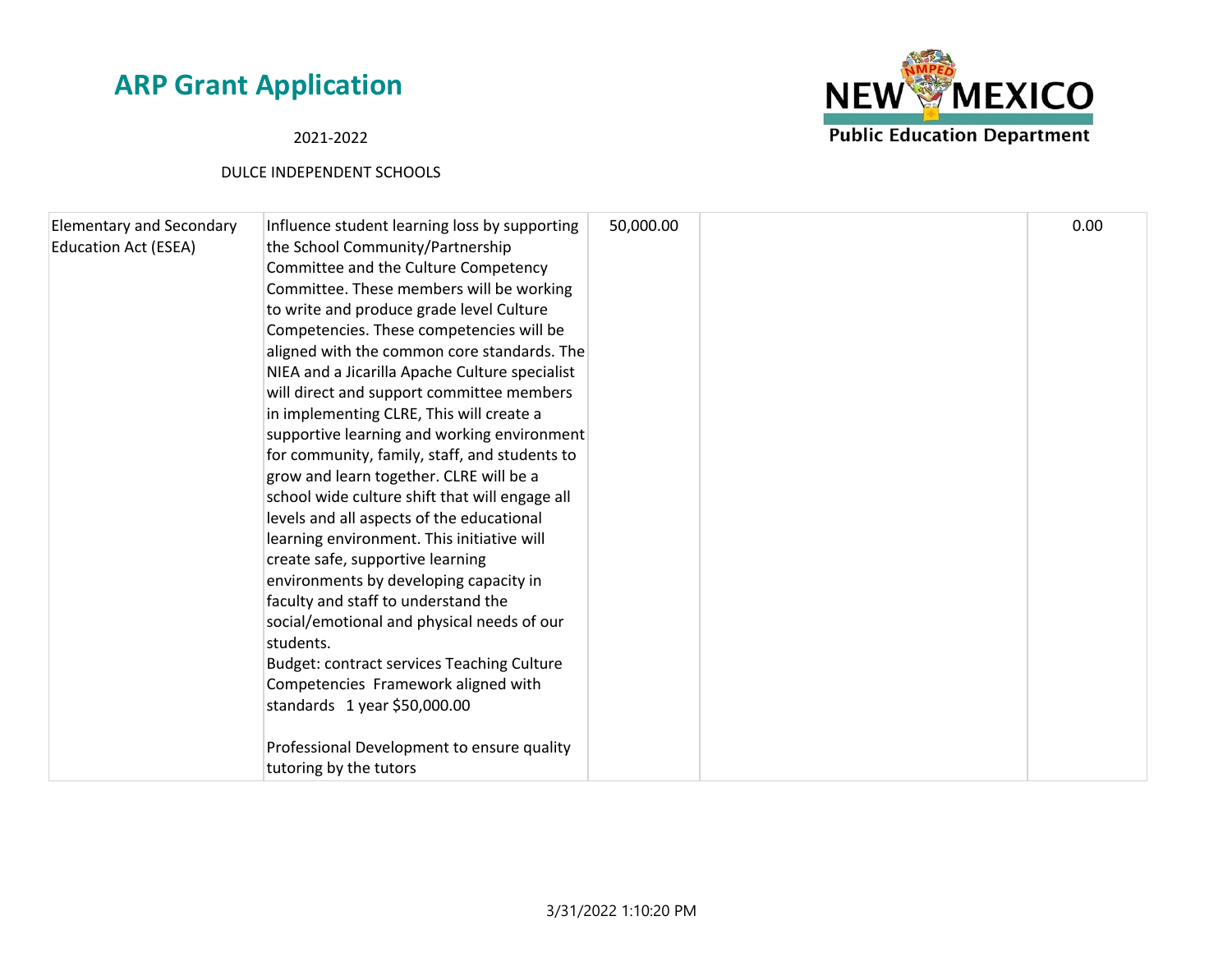# **NEW MEXICO Public Education Department**

#### 2021-2022

| Individuals with Disabilities<br><b>Education Act (IDEA)</b>                          | Project based Learning will support learning<br>loss. Students will engage in a variety of<br>interest-driven projects all with varying<br>strategies and different schedules. These<br>funds will provide for additional buses or<br>school vehicles to accommodate student<br>Covid restrictions. These funds will support<br>transportation and travel costs, Internships,<br>technology, and materials needed to support<br>these Project Based Learning.<br>Budget: \$50,000.00 per year X<br>2 years<br>$=$ \$100,000.00 This 2/3 allocation is for 1 year.                                               | 50,000.00  | Project based Learning will support learning<br>loss. Students will engage in a variety of<br>interest-driven projects all with varying<br>strategies and different schedules. These<br>funds will provide for additional buses or<br>school vehicles to accommodate student<br>Covid restrictions. These funds will support<br>transportation and travel costs, Internships,<br>technology, and materials needed to support<br>these Project Based Learning.<br>Budget: \$50,000.00 per year X<br>2 years<br>$=$ \$100,000.00 This 1/3 allocation is for 1 year<br>both equaling 2 years.                     | 50,000.00 |
|---------------------------------------------------------------------------------------|-----------------------------------------------------------------------------------------------------------------------------------------------------------------------------------------------------------------------------------------------------------------------------------------------------------------------------------------------------------------------------------------------------------------------------------------------------------------------------------------------------------------------------------------------------------------------------------------------------------------|------------|----------------------------------------------------------------------------------------------------------------------------------------------------------------------------------------------------------------------------------------------------------------------------------------------------------------------------------------------------------------------------------------------------------------------------------------------------------------------------------------------------------------------------------------------------------------------------------------------------------------|-----------|
| <b>Adult Education and Family</b><br>Literacy Act (AEFLA)                             |                                                                                                                                                                                                                                                                                                                                                                                                                                                                                                                                                                                                                 | 0.00       |                                                                                                                                                                                                                                                                                                                                                                                                                                                                                                                                                                                                                | 0.00      |
| Carl D. Perkins Career and<br><b>Technical Education Act of</b><br>2006 (Perkins CTE) | Both 2/2 and 1/3 are in this calculation: In<br>order to benefit our students and recent<br>graduates set back by the Covid year, we are<br>going to use these funds to enhance our<br>students job opportunities by employing<br>clear paths for high school students and<br>recent graduates, offering meaningful<br>training, mentoring, post-secondary credits<br>leading to a certificate/AA and career-<br>development opportunities.<br>We will also provide CTE through all grade<br>levels including elementary schools. Career<br>and Technical Education (CTE) should start in<br>elementary school. | 134,000.00 | Both 2/2 and 1/3 are in this calculation: In<br>order to benefit our students and recent<br>graduates set back by the Covid year, we are<br>going to use these funds to enhance our<br>students job opportunities by employing clear<br>paths for high school students and recent<br>graduates, offering meaningful training,<br>mentoring, post-secondary credits leading to<br>a certificate/AA and career-development<br>opportunities.<br>We will also provide CTE through all grade<br>levels including elementary schools. Career<br>and Technical Education (CTE) should start in<br>elementary school. | 20,000.00 |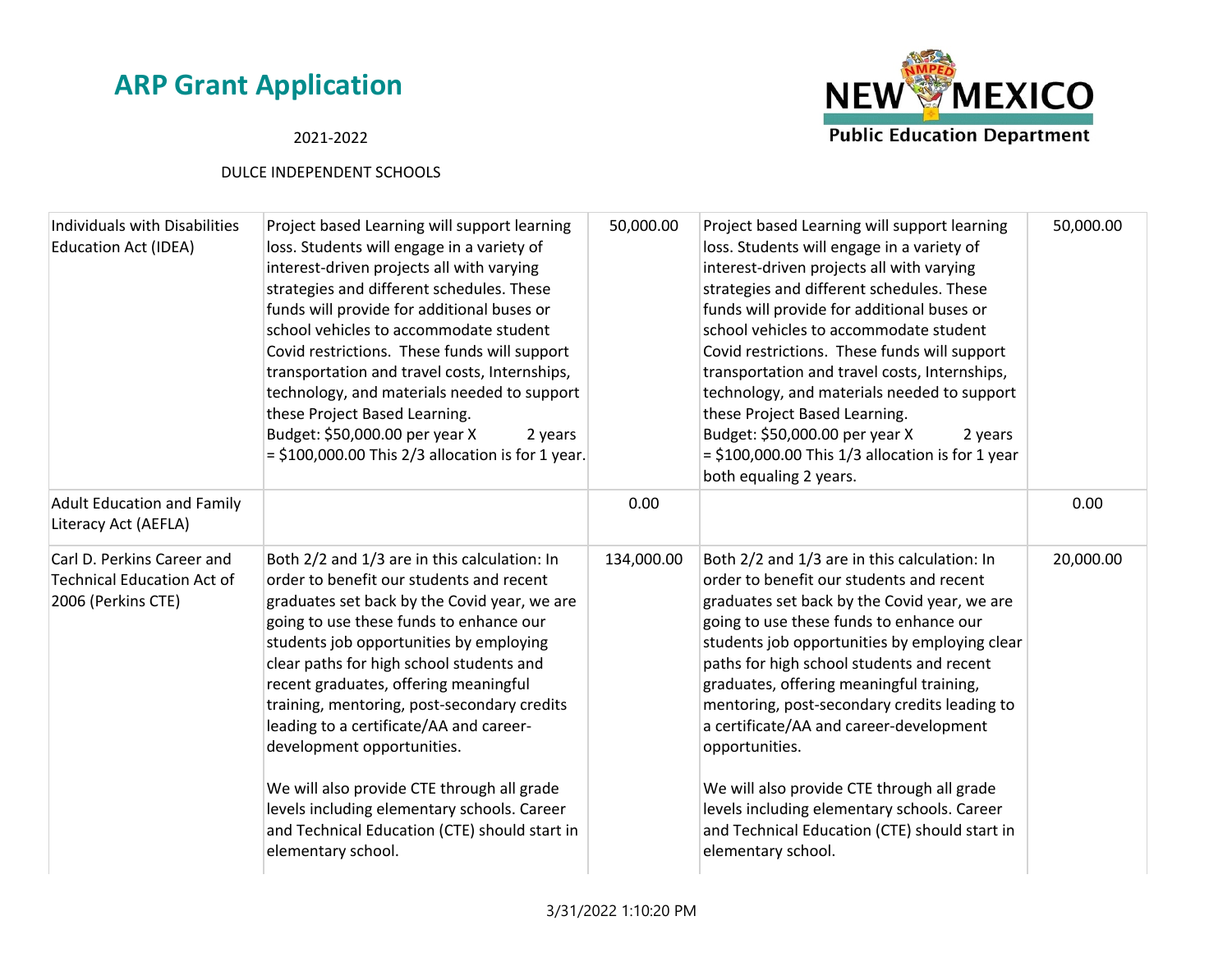

2021-2022

#### DULCE INDEPENDENT SCHOOLS

We will create clubs that connect students to interests they already know they have. But more importantly, clubs that connect students to interests they don't know they have yet; Art Club, Cooking Club, Career, and technical education in elementary school benefits our system!

and Environmental Club among others. As educators, we have the opportunity to build CTE skills even from the youngest age. It will be a huge benefit to our community to make these connections and show students the variety of opportunities available to them as they get older and begin making career path choices!

 In order to benefit our students and recent graduates set back by the Covid year, we are going to use these funds to enhance our students job opportunities by employing clear paths for high school students and recent graduates, offering meaningful training, mentoring, post-secondary credits leading to a certificate/AA and careerdevelopment opportunities. We will also provide CTE through all grade levels including elementary schools. Career and Technical Education (CTE) should start in elementary school.

We will create clubs that connect students to

We will create clubs that connect students to interests they already know they have. But more importantly, clubs that connect students to interests they don't know they have yet; Art Club, Cooking Club, Career, and technical education in elementary school benefits our system!

and Environmental Club among others. As educators, we have the opportunity to build CTE skills even from the youngest age. It will be a huge benefit to our community to make these connections and show students the variety of opportunities available to them as they get older and begin making career path choices!

 In order to benefit our students and recent graduates set back by the Covid year, we are going to use these funds to enhance our students job opportunities by employing clear paths for high school students and recent graduates, offering meaningful training, mentoring, post-secondary credits leading to a certificate/AA and career-development opportunities.

We will also provide CTE through all grade levels including elementary schools. Career and Technical Education (CTE) should start in elementary school.

We will create clubs that connect students to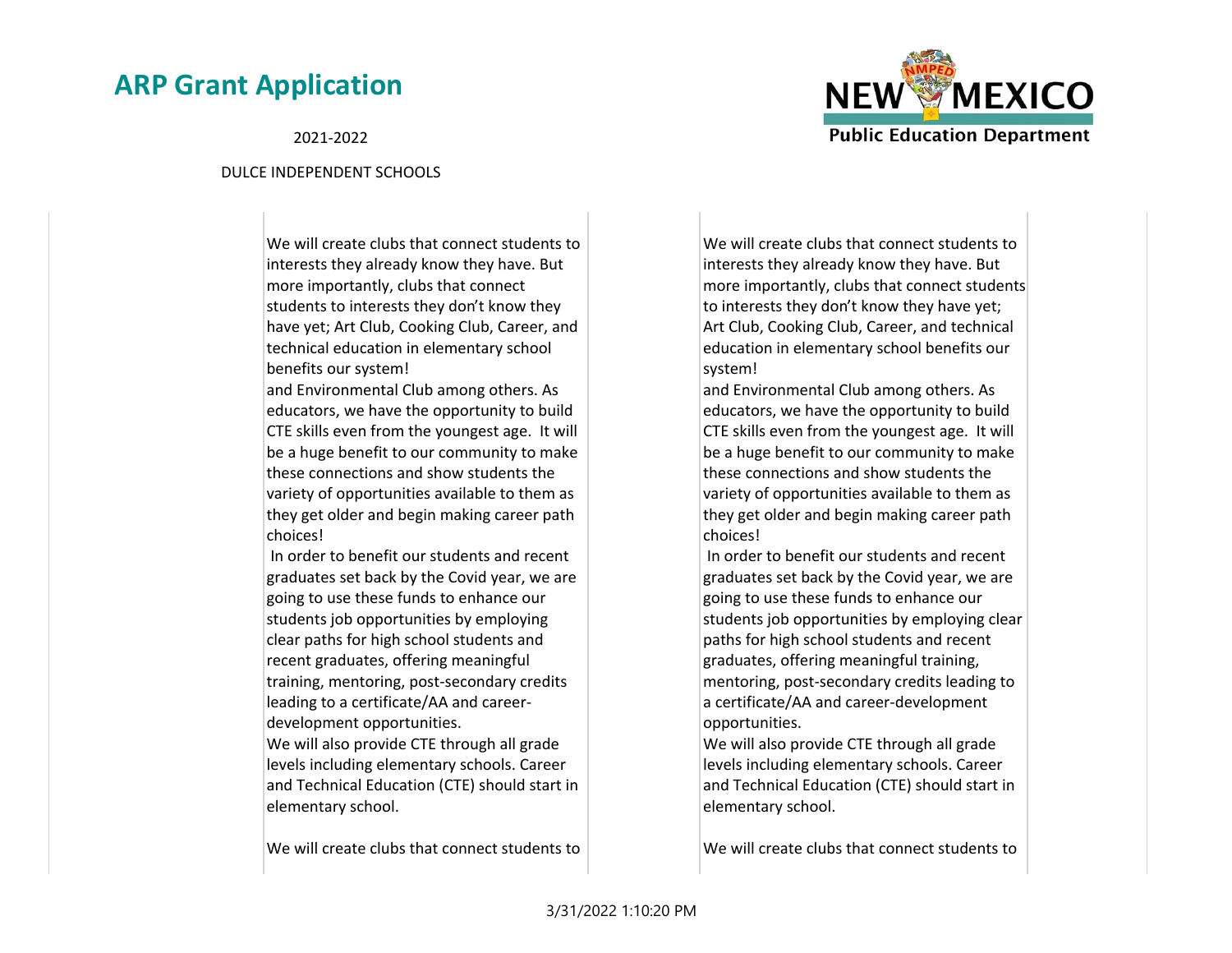#### 2021-2022



|                                                                                                                                                                                                                                                                                                                                                                                                   | 234,000.00 |                                                                                                                                                                                                                                                                                                                                                                                                   | 70,000.00 |
|---------------------------------------------------------------------------------------------------------------------------------------------------------------------------------------------------------------------------------------------------------------------------------------------------------------------------------------------------------------------------------------------------|------------|---------------------------------------------------------------------------------------------------------------------------------------------------------------------------------------------------------------------------------------------------------------------------------------------------------------------------------------------------------------------------------------------------|-----------|
| students, Concurrent enrollment, CTE<br>including Elementary and Middle School<br><b>CTE Initiatives</b><br>Transport \$40,000.00<br>Supplies & Materials \$37,000.00<br>1 year \$77,000.00<br>2 years \$154,000.00                                                                                                                                                                               |            | students, Concurrent enrollment, CTE<br>including Elementary and Middle School<br><b>CTE Initiatives</b><br>Transport \$40,000.00<br>Supplies & Materials \$37,000.00<br>1 year \$77,000.00<br>2 years \$154,000.00                                                                                                                                                                               |           |
| be a huge benefit to our community to make<br>these connections and show students the<br>variety of opportunities available to them as<br>they get older and begin making career path<br>choices!<br>Budget: Career Fairs, Dual Credit, Pathway                                                                                                                                                   |            | be a huge benefit to our community to make<br>these connections and show students the<br>variety of opportunities available to them as<br>they get older and begin making career path<br>choices!<br>Budget: Career Fairs, Dual Credit, Pathway                                                                                                                                                   |           |
| interests they already know they have. But<br>more importantly, clubs that connect<br>students to interests they don't know they<br>have yet; Art Club, Cooking Club, Career, and<br>technical education in elementary school<br>benefits our system!<br>and Environmental Club among others. As<br>educators, we have the opportunity to build<br>CTE skills even from the youngest age. It will |            | interests they already know they have. But<br>more importantly, clubs that connect students<br>to interests they don't know they have yet;<br>Art Club, Cooking Club, Career, and technical<br>education in elementary school benefits our<br>system!<br>and Environmental Club among others. As<br>educators, we have the opportunity to build<br>CTE skills even from the youngest age. It will |           |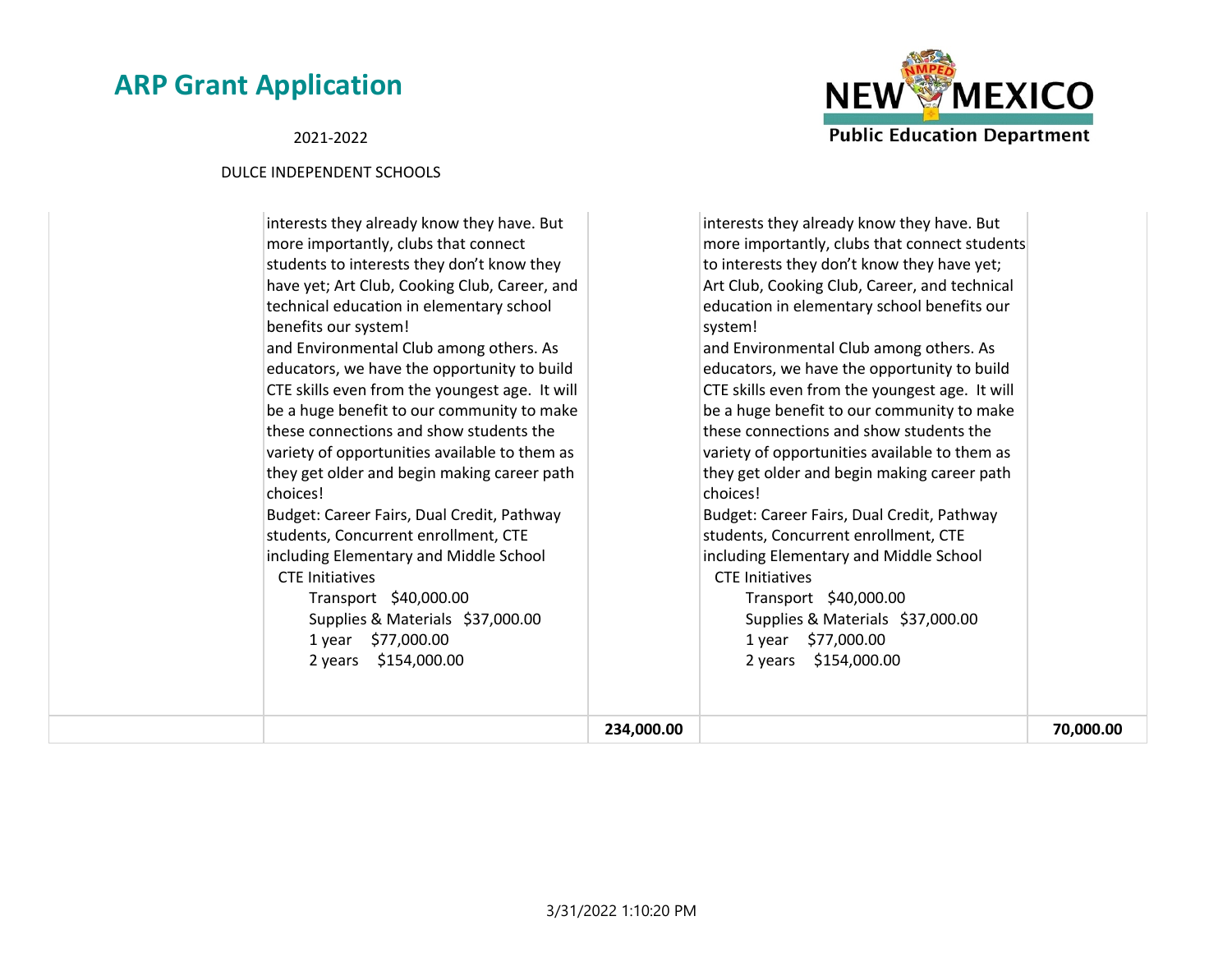2021-2022



| <b>Response Efforts - COVID 19</b>                                                                                                                                                                                                                                                                                                                                                                                                                                                                                                                                                                                                                                                                                                                                                                                                                                                                                            |                  |               |                  |               |
|-------------------------------------------------------------------------------------------------------------------------------------------------------------------------------------------------------------------------------------------------------------------------------------------------------------------------------------------------------------------------------------------------------------------------------------------------------------------------------------------------------------------------------------------------------------------------------------------------------------------------------------------------------------------------------------------------------------------------------------------------------------------------------------------------------------------------------------------------------------------------------------------------------------------------------|------------------|---------------|------------------|---------------|
| <b>Allowable Activities for Remaining</b><br><b>Funds. Consistent with PED's priority</b><br>to close the digital divide, LEAs must<br>explain how they are using ARP ESSER<br>funds to ensure access to digital<br>devices and other technology for at-<br>risk students and teachers who need<br>them, as well as Internet technology<br>support services. Digital devices must<br>be capable of meeting at-risk<br>students' remote learning needs and<br>teachers' remote teaching needs.<br>Digital devices must allow for the<br>reliable download and upload of<br>assignments, streaming of<br>instructional videos, and participation<br>in individual and group video<br>conferencing. In the category below<br>"purchasing instructional technology,"<br>please include in the narrative an<br>explanation of how the LEA is meeting<br>this priority and a dollar amount that<br>will be used for these purposes. | ARP ESSER 2/3    |               | ARP ESSER 1/3    |               |
|                                                                                                                                                                                                                                                                                                                                                                                                                                                                                                                                                                                                                                                                                                                                                                                                                                                                                                                               | <b>Narrative</b> | <b>Amount</b> | <b>Narrative</b> | <b>Amount</b> |
| Training and professional development<br>on sanitizing and minimizing the<br>spread of infectious diseases                                                                                                                                                                                                                                                                                                                                                                                                                                                                                                                                                                                                                                                                                                                                                                                                                    |                  | 0.00          |                  | 0.00          |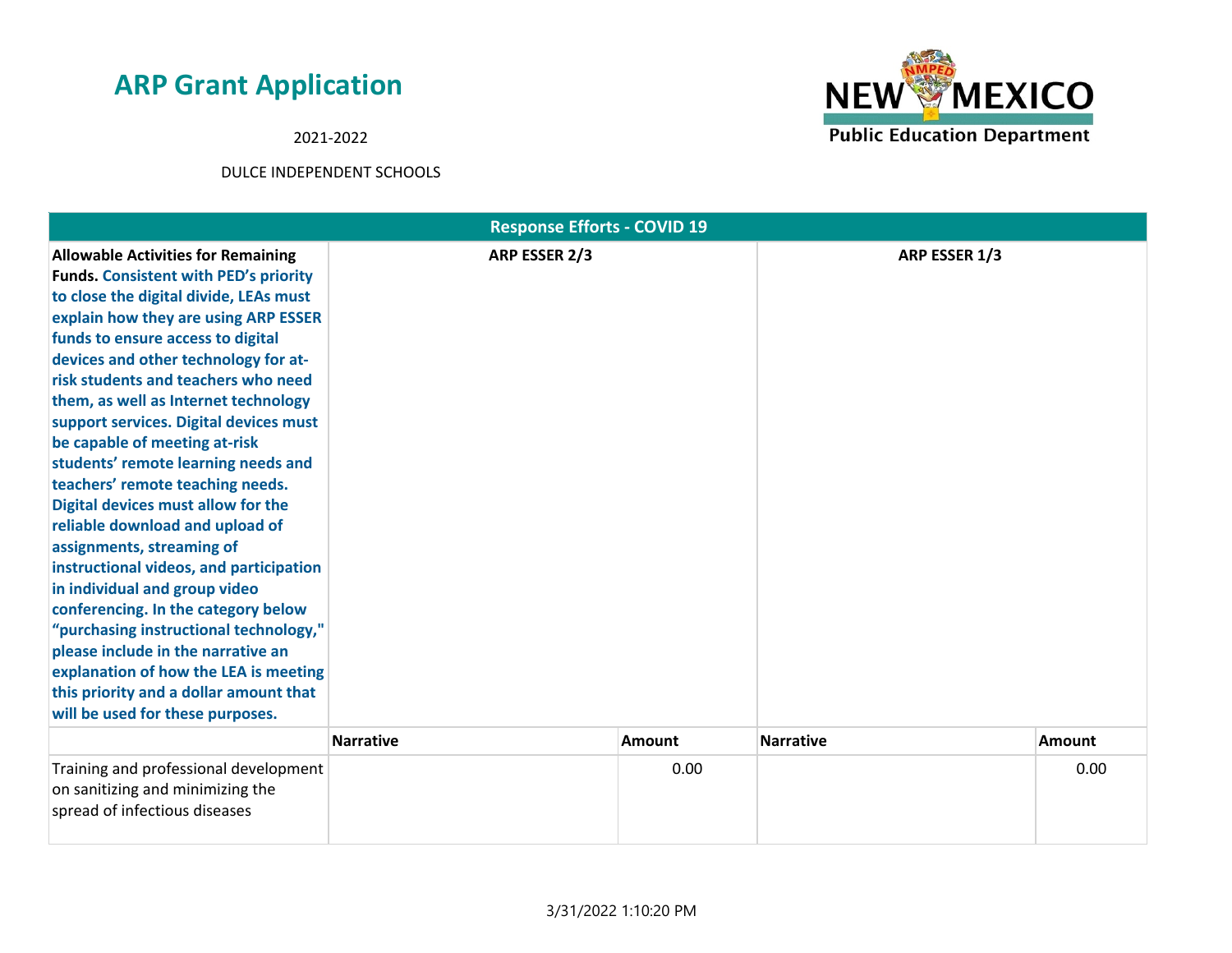#### 2021-2022



| Purchasing supplies to sanitize and<br>clean the LEA's facilities                                                                                                                                               | Purchase Supplies and Material to<br>maintain safety guidelines around Covid<br>19.                                                                                                                                                                                                                                                                                                                                                                                                                                                                                                                                    | 149,670.76 | Purchase Supplies and Material to<br>maintain safety guidelines around<br>Covid 19.                                                                                                                                                                                                                                                                                                                                                            | 60,000.00  |
|-----------------------------------------------------------------------------------------------------------------------------------------------------------------------------------------------------------------|------------------------------------------------------------------------------------------------------------------------------------------------------------------------------------------------------------------------------------------------------------------------------------------------------------------------------------------------------------------------------------------------------------------------------------------------------------------------------------------------------------------------------------------------------------------------------------------------------------------------|------------|------------------------------------------------------------------------------------------------------------------------------------------------------------------------------------------------------------------------------------------------------------------------------------------------------------------------------------------------------------------------------------------------------------------------------------------------|------------|
| Repairing and improving school<br>facilities to reduce risk of virus<br>transmission and exposure to<br>environmental health hazards                                                                            | Support to purchase or repair a new<br>ventilation system for the Middle School<br>All-purpose use facility. Activity levels<br>are a risk to our students' health and<br>also has a negative impact on social<br>emotional wellbeing. Through 6 months<br>out of the school year the inclement<br>weather requires students to be<br>indoors. Our middle school students will<br>not have an indoor facility to support<br>their mental health through active<br>participation of exercise because the<br>ventilation system does not meet the<br>requirements for safety concerns<br>regarding Covid19 requirements. | 400,000.00 | Support to purchase or Repair a new<br>ventilation system for the Middle<br>School All purpose use facility Activity<br>levels are a risk to our students' health<br>and also has a negative impact on<br>tlimates our middle school students<br>will not have an indoor facility to<br>support their mental health through<br>active participation of exercise. Our<br>Ventilation system does not meet the<br>requirements for Covid safety. | 100,000.00 |
| Improving indoor air quality                                                                                                                                                                                    |                                                                                                                                                                                                                                                                                                                                                                                                                                                                                                                                                                                                                        | 0.00       |                                                                                                                                                                                                                                                                                                                                                                                                                                                | 0.00       |
| Addressing the needs of children from<br>low-income families, children with<br>disabilities, English learners, racial and<br>ethnic minorities, students<br>experiencing homelessness, and foster<br>care youth |                                                                                                                                                                                                                                                                                                                                                                                                                                                                                                                                                                                                                        | 0.00       |                                                                                                                                                                                                                                                                                                                                                                                                                                                | 0.00       |
| Developing and implementing<br>procedures and systems to improve<br>the preparedness and response efforts<br>of LEAs                                                                                            |                                                                                                                                                                                                                                                                                                                                                                                                                                                                                                                                                                                                                        | 0.00       |                                                                                                                                                                                                                                                                                                                                                                                                                                                | 0.00       |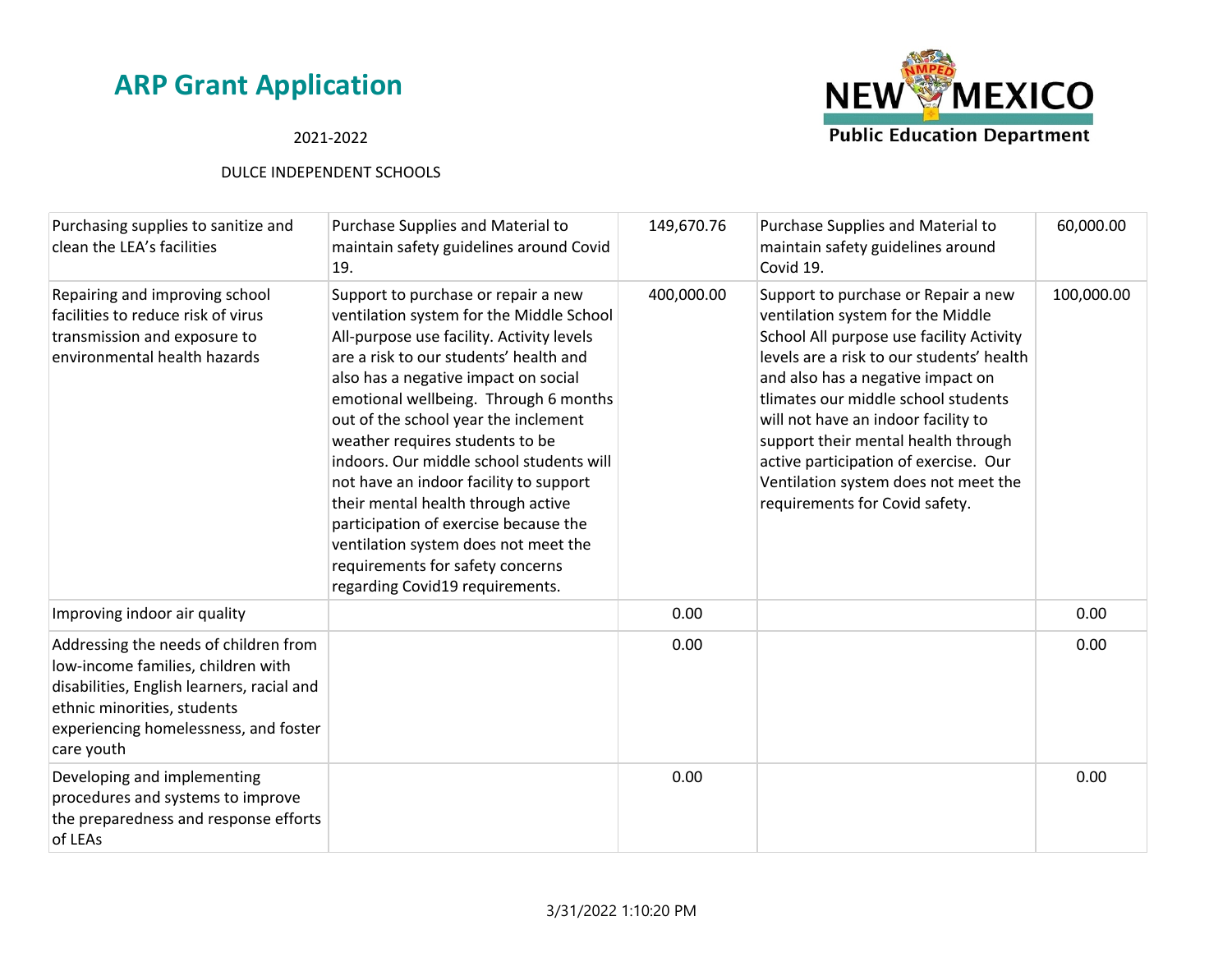2021-2022



| Planning for or implementing activities<br>during long-term closures, including<br>providing meals to eligible students<br>and providing technology for online<br>learning                                                                                                                                                                                                                                                  | 0.00 | 0.00 |
|-----------------------------------------------------------------------------------------------------------------------------------------------------------------------------------------------------------------------------------------------------------------------------------------------------------------------------------------------------------------------------------------------------------------------------|------|------|
| Purchasing educational technology<br>(including hardware, software,<br>connectivity, assistive technology, and<br>adaptive equipment) for students that<br>aids in regular and substantive<br>educational interaction between<br>students and their classroom<br>instructors, including students from<br>low-income families and children with<br>disabilities (see above for additional<br>requirements for this activity) | 0.00 | 0.00 |
| Providing mental health services and<br>supports, including through the<br>implementation of evidence based full-<br>service community schools and hiring<br>of counselors                                                                                                                                                                                                                                                  | 0.00 |      |
| Planning and implementing activities<br>related to summer learning and<br>supplemental after-school programs                                                                                                                                                                                                                                                                                                                | 0.00 | 0.00 |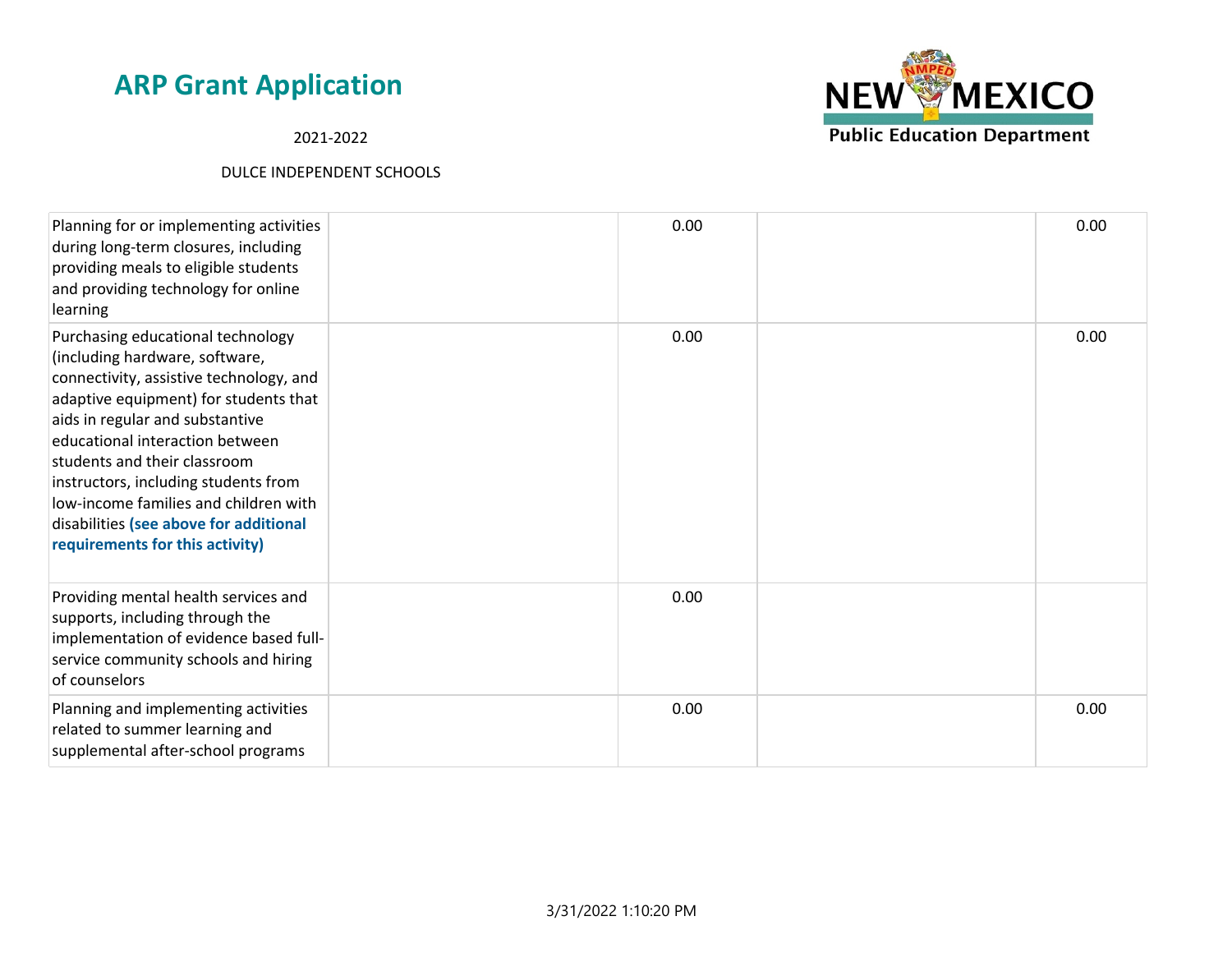# **NEW MEXICO Public Education Department**

#### 2021-2022

| Addressing learning loss                                                                                                                                                            | We will use a bus driver and Diesel to<br>provide transportation to and from the<br>schools to support the tutors. Supplies<br>and Materials to support both Reval<br>Math, SEL (DBT and TND) programs.<br>PD to support both programs Tutoring<br>and SEL | 86,206.00 |                                                                                                                                                                                                                                                                                                                                                                                                                                                                                                                                                                                                                                                                                                                                                                                                                                                                                                                                                                    |            |
|-------------------------------------------------------------------------------------------------------------------------------------------------------------------------------------|------------------------------------------------------------------------------------------------------------------------------------------------------------------------------------------------------------------------------------------------------------|-----------|--------------------------------------------------------------------------------------------------------------------------------------------------------------------------------------------------------------------------------------------------------------------------------------------------------------------------------------------------------------------------------------------------------------------------------------------------------------------------------------------------------------------------------------------------------------------------------------------------------------------------------------------------------------------------------------------------------------------------------------------------------------------------------------------------------------------------------------------------------------------------------------------------------------------------------------------------------------------|------------|
| Other activities that are necessary to<br>maintain operation of and continuity of<br>and services, including continuing to<br>employ existing or hiring new LEA and<br>school staff |                                                                                                                                                                                                                                                            |           | Although virtual connections have<br>been instrumental throughout<br>pandemic teaching, they've also<br>exposed the larger digital divide<br>between student opportunity and<br>achievement beyond the four walls of<br>a classroom. By putting a device in<br>every child's hand and providing Wi-Fi<br>alone doesn't bridge the digital divide,<br>therefore we are going to use these<br>funds to contract with 3 technicians,<br>one for each school site, to leverage<br>software programs and technology to<br>Support Students' and Teachers' Needs<br>('tech equity'). The rapid switch to<br>technology means that everyone<br>needs to move from just consuming<br>and sampling new technology to a true<br>application and reliance on digital tools<br>to transfer learning. Focusing on tech<br>equity in virtual and in-person<br>instruction strengthens 21st-century<br>skills. Continuous learner-centered<br>design will help us build upon tech | 240,000.00 |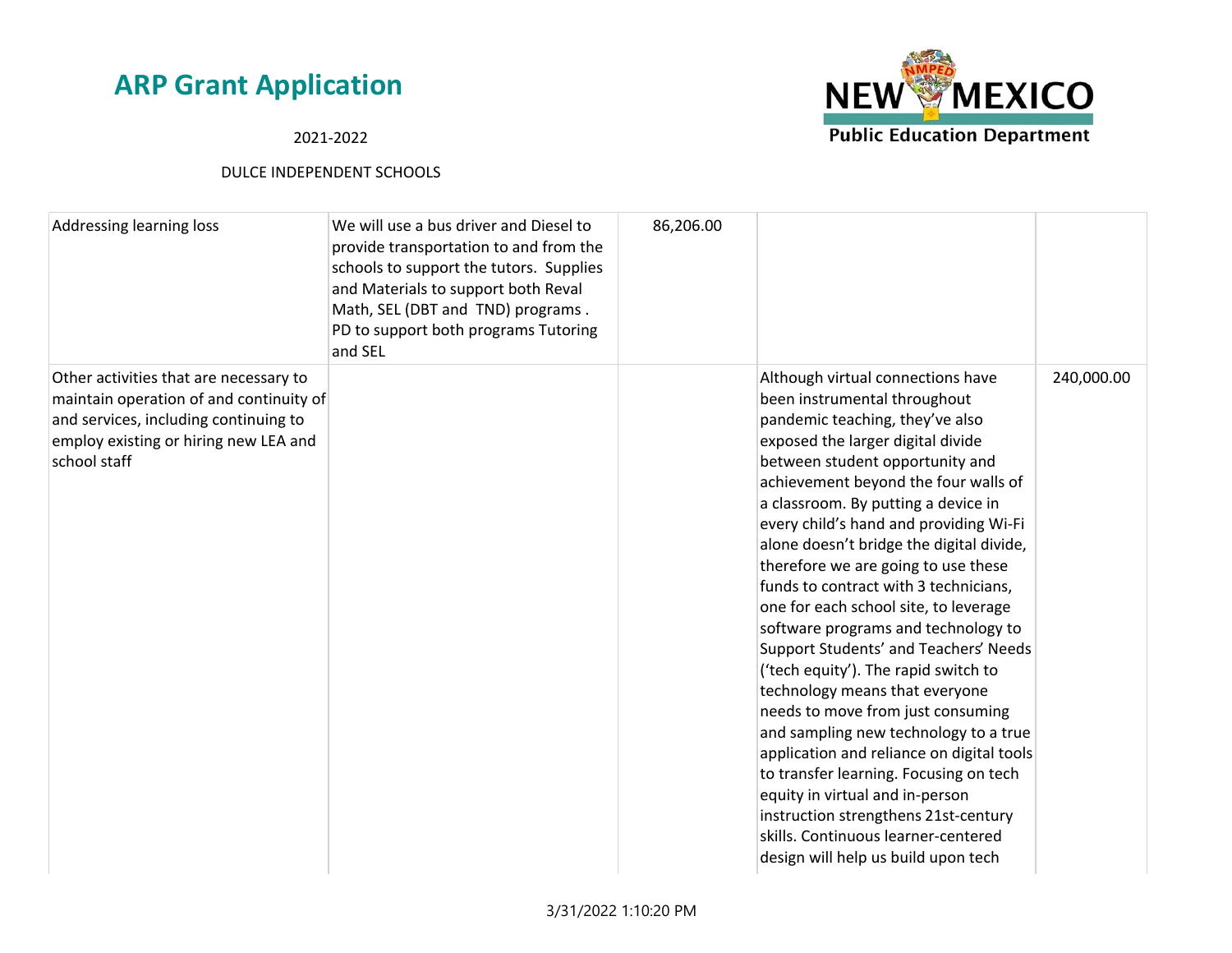2021-2022



| Coordinating preparedness and<br>response efforts with State, local,<br>Tribal, and territorial public health<br>departments to prevent, prepare for,<br>and respond to COVID-19.<br><b>Sub Totals</b> | 635,876.76 | design through culturally responsive<br>teaching to assist learner-centered<br>modalities.<br>Budget: (Contract Service) 3<br>Technicians and software specialist (1<br>for each site). Contract: \$80,000.00<br>each DHS & DMS, DES.<br>1 year \$240,000.00<br>Working closely with the Jicarilla<br>Apache Council will ensure adequate<br>alignment with tribal requirements<br>around Covid needs | 29,108.96<br>429,108.96 |
|--------------------------------------------------------------------------------------------------------------------------------------------------------------------------------------------------------|------------|-------------------------------------------------------------------------------------------------------------------------------------------------------------------------------------------------------------------------------------------------------------------------------------------------------------------------------------------------------------------------------------------------------|-------------------------|
|                                                                                                                                                                                                        |            | equity advances so that we can unite<br>all learners through inclusion and<br>access for success. By contracting with<br>technicians and software specialist we<br>will be able to leverage technology to<br>support all students' needs-and teach<br>teachers how best apply instructional                                                                                                           |                         |

| <b>Program Consultation</b>                                                                               |                      |                      |                       |
|-----------------------------------------------------------------------------------------------------------|----------------------|----------------------|-----------------------|
| To the extent present, describe how the LEA has meaningfully engaged the<br>following stakeholder groups: | Date(s)<br>Consulted | Date(s)<br>Consulted | Date(s)<br>'Consulted |
| Students                                                                                                  | 9/1/2021             | 9/8/2021             | 9/10/2021             |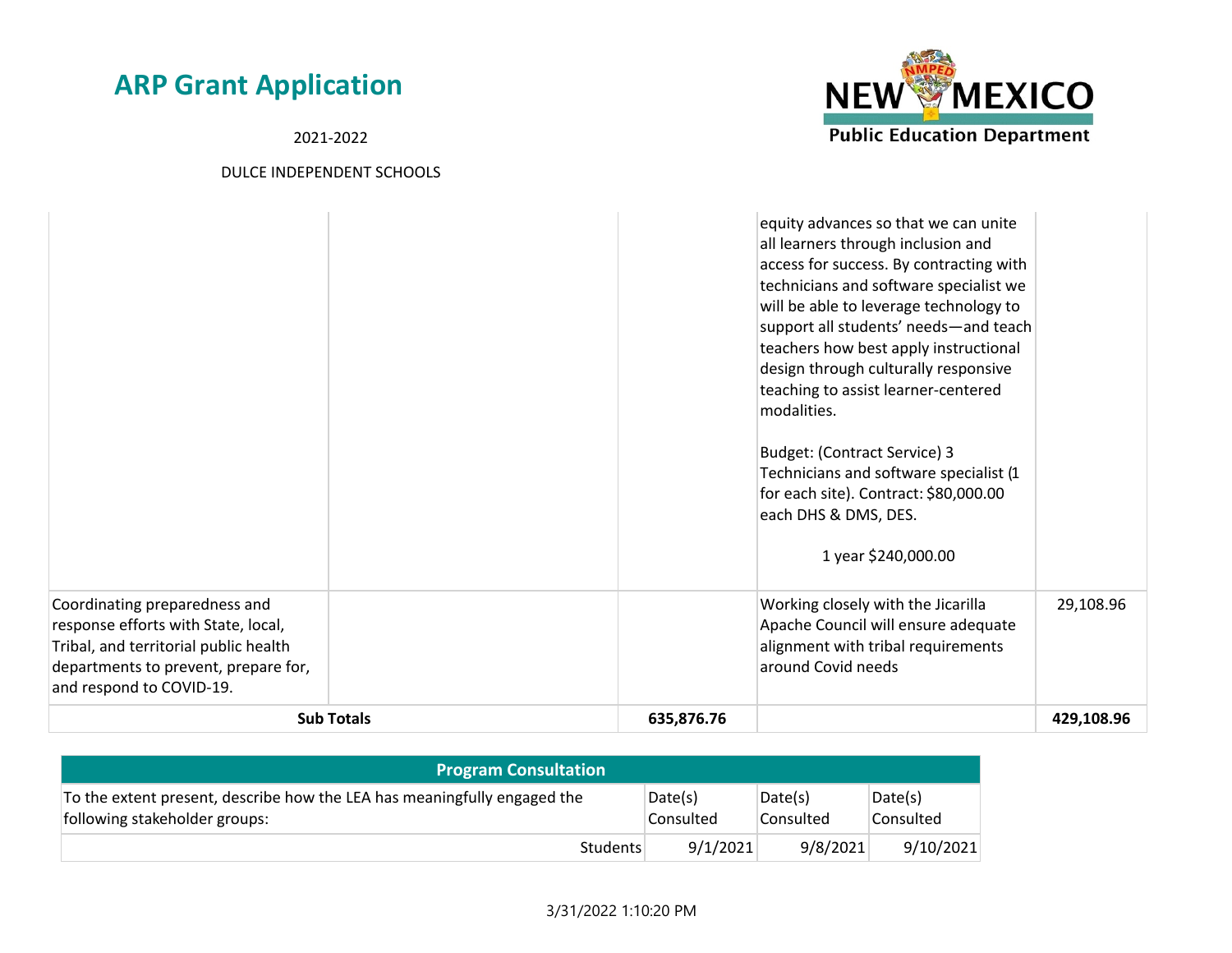

2021-2022

| Families                                                                        | 9/8/2021  | 9/8/2021  | 9/9/2021  |
|---------------------------------------------------------------------------------|-----------|-----------|-----------|
| School and district administrators (including Special Education administrators) | 9/1/2021  | 9/2/2021  | 9/20/2021 |
| Teachers                                                                        | 9/1/2021  | 9/20/2021 | 9/6/2021  |
| Principals                                                                      | 9/1/2021  | 9/6/2021  | 9/21/2021 |
| School leaders                                                                  | 9/1/2021  | 9/6/2021  | 9/21/2021 |
| Other educators                                                                 | 9/1/2021  | 9/6/2021  | 9/21/2021 |
| School support personnel                                                        | 9/1/2021  | 9/6/2021  |           |
| Unions                                                                          | 9/6/2021  |           | 9/21/2021 |
| Tribes(if applicable)                                                           | 9/6/2021  | 9/20/2021 | 9/1/2021  |
| Civil rights organizations (including disability rights organizations)          | 9/21/2021 | 9/6/2021  |           |
| Superintendents                                                                 | 9/1/2021  | 9/20/2021 | 9/21/2021 |
| Charter school leaders (if applicable)                                          |           |           |           |
| Stakeholders representing the interests of:                                     |           |           |           |
| Children with disabilities                                                      | 9/1/2021  | 9/6/2021  | 9/21/2021 |
| <b>English learners</b>                                                         | 9/1/2021  | 9/6/2021  | 9/21/2021 |
| Children experiencing homelessness                                              | 9/6/2021  |           | 9/20/2021 |
| Children in foster care                                                         | 9/20/2021 | 9/21/2021 |           |
| Migratory students                                                              | 9/20/2021 | 9/21/2021 |           |
| Children who are incarcerated                                                   | 9/22/2021 | 9/10/2021 |           |
| Other underserved students                                                      | 9/6/2021  | 9/6/2021  |           |
|                                                                                 |           |           |           |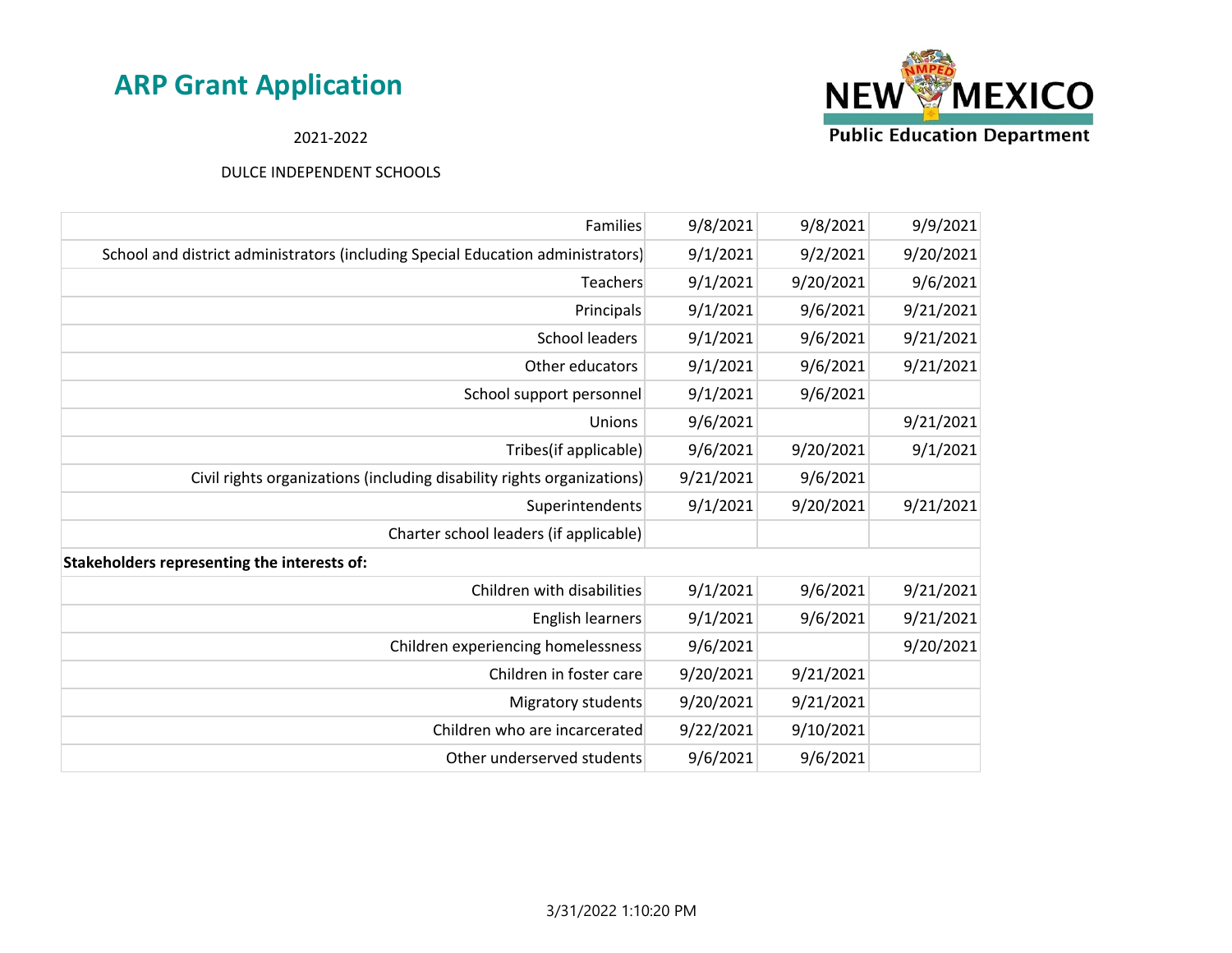**NEW MEXICO Public Education Department** 

2021-2022

#### DULCE INDEPENDENT SCHOOLS

Interim Final Requirement: Under this requirement, an SEA must engage in meaningful consultation with various stakeholder groups on its ARP ESSER plan and give the public an opportunity to provide input on the development of the plan and take such input into account. Specifically, an SEA is required to consult with students; families; Tribes (if applicable); civil rights organizations (including disability rights organizations); school and district administrators (including special education administrators); superintendents; charter school leaders (if applicable); teachers, principals, school leaders, other educators, school staff, and their unions; and stakeholders representing the interests of children with disabilities, English learners, children experiencing homelessness, children in foster care, migratory students, children who are incarcerated, and other underserved students in the development of its ARP ESSER plan. Under the requirement, an SEA must also provide the public with the opportunity to provide input in the development of the plan and take such input into account.

\*Meaningful consultation means each stakeholder group was afforded multiple opportunities to provide feedback on the LEAs ARP application prior to the application being submitted. Pursuant to 2 C.F.R. § 200.332(a)(5), all sub recipients as identified in Exhibit A, attached to this sub award, must permit PED and auditors access to records and financial statements as necessary.

| <b>Indirect Cost Rate</b>                     |              |                    |                       |                              |      |                    |                                |                       |
|-----------------------------------------------|--------------|--------------------|-----------------------|------------------------------|------|--------------------|--------------------------------|-----------------------|
|                                               | Indirect Y/N | <b>Allocations</b> | Indirect Cost<br>Rate | Indirect Cost D Fixed Assets |      | Indirect<br>Amount | <b>Indirect Base</b><br>Amount | <b>Budget Balance</b> |
| ARP ESSER 1/3 rd<br><b>Indirect Cost Rate</b> | Yes.         | 684,298.05         | 6.76                  | 1.0676                       | 0.00 | 43,329.48          | 684,298.05                     | 640,968.57            |
| ARP ESSER 2/3 rd<br><b>Indirect Cost Rate</b> | Yes          | 1,368,596.10       | 6.76                  | 1.0676                       | 0.00 | 86,658.95          | 1,368,596.10                   | 1,281,937.15          |

#### **Required Information - GEPA**

#### Required Narrative

Please describe how the LEA will comply with the requirements of section 427 of GEPA (20 U.S.C. 1228a). The description must include information on the steps the LEA proposes to take to permit students, teachers, and other program beneficiaries to overcome barriers (including barriers based on gender, race, the Jicarilla Apache reservation. Our school color, national origin, disability, and age) that impede equal access to, or participation in, the program.

The challenges we have encountered is that our school district is in a rural area and located on population is 97% Native American and has a population that is 92% poverty level. Our school district has followed the guidelines of the tribe

For examples of applicable, relevant, acceptable responses, please see: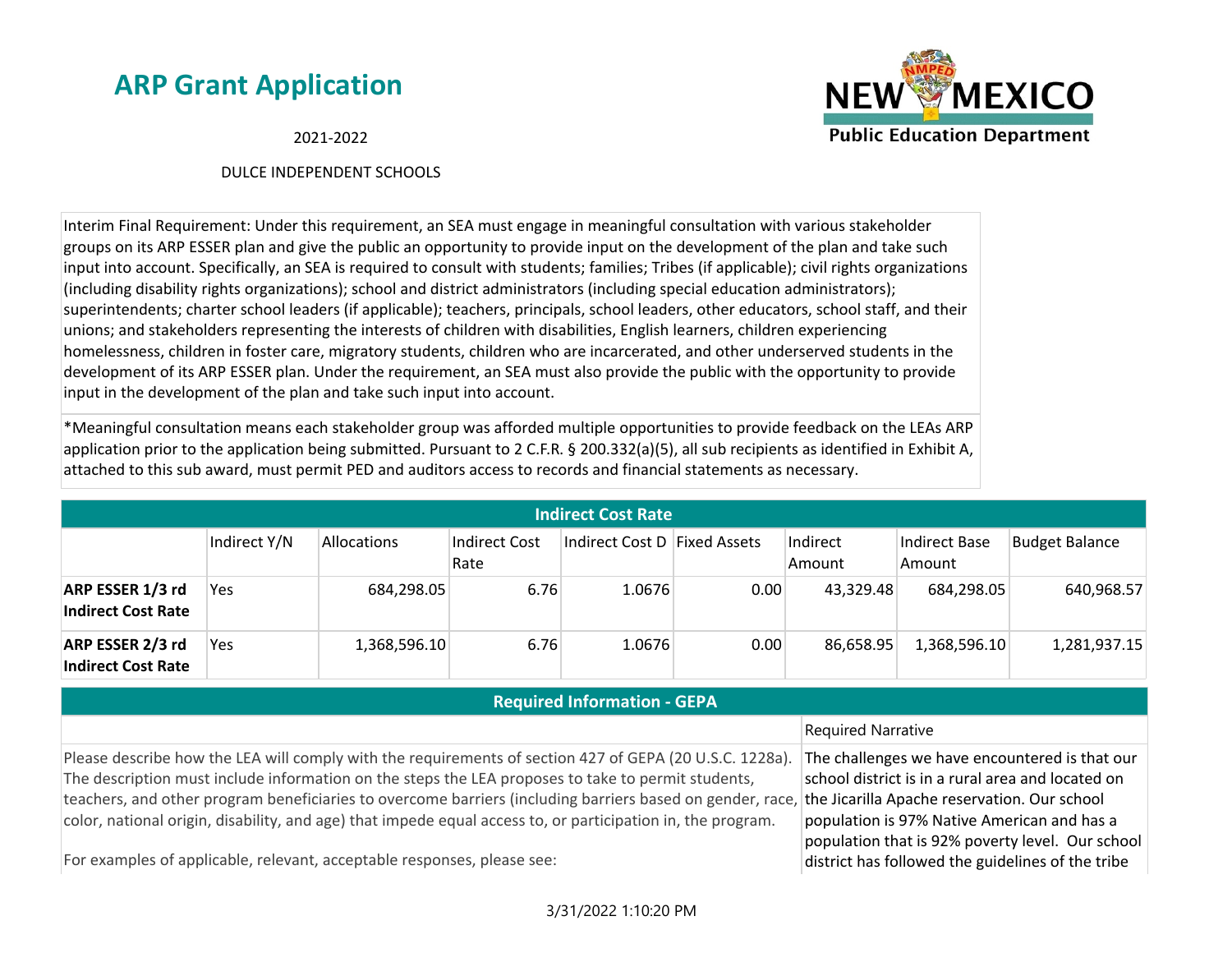2021-2022

#### DULCE INDEPENDENT SCHOOLS

https://www2.ed.gov/fund/grant/apply/appforms/gepa427.doc

GEPA Rubric

A satisfactory answer

• Describes potential barriers to accessing aspects of the proposed spending plan based on criteria such as gender, race, color, national origin, (dis)ability, and age

• Describes steps that will be taken to eliminate or reduce those barriers to ensure equitable access

May require revision

• May not clearly or completely describe potential barriers to accessing aspects of the proposed spending plan based on criteria such as gender, race, color, national origin, (dis)ability, and age

• May not clearly or completely describe steps that will be taken to eliminate or reduce those barriers to ensure equitable access



and have closed activities and schools according to the community needs. At times the reservation was on lock-down. Our students had limited technology connectivity and often live with elderly (grandparents) family member. By addressing the learning loss and increasing opportunities for students to recover from participating in CTE opportunities, as well as ensuring safety of all students we have developed a plan to support our students and community. Our teachers experienced a different type of social dynamics; students had difficulty presenting themselves effectively online. We will address this by having a wellness liaison at each school site that will support students to actively participate. Due to lack of training and or access, students have limited knowledge of technology use. Teachers also need professional development in using technology and digital media in the classroom. Since there was very little access to computer connectivity on the reservation, teachers rarely used technology or software programs as part of the student curriculum. We are addressing both student and teacher concerns with effective experience when integrating technology and digital media in the classroom by providing a technician at each school site to provide support for all students, families and teachers experiencing technology concerns including software inefficiencies. Our buildings are not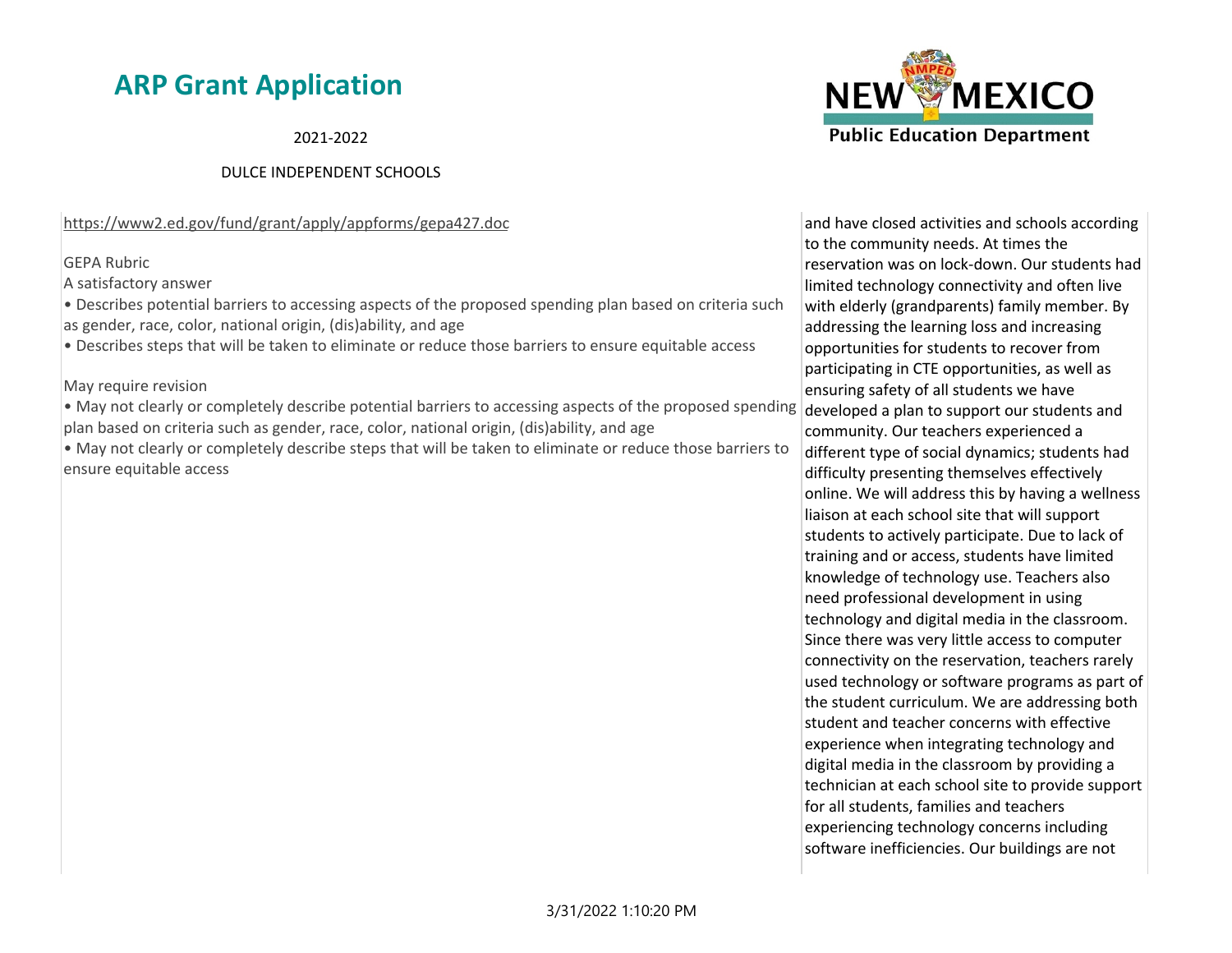2021-2022



|                                                                                                                                                                                                                                                                                                                                                                                                                                                                                                                                                                                                                                                                                                                                                                                                                                                                                                                                                                                                                                                                                                                                                                                                                                                                                                                                                                                                                                                                                                                                                                                                                                                                                                                                                                                                                                                                                                                                                                                     | meeting covid ventilation requirements and<br>therefore hope to address this issue with these<br>funds. |  |
|-------------------------------------------------------------------------------------------------------------------------------------------------------------------------------------------------------------------------------------------------------------------------------------------------------------------------------------------------------------------------------------------------------------------------------------------------------------------------------------------------------------------------------------------------------------------------------------------------------------------------------------------------------------------------------------------------------------------------------------------------------------------------------------------------------------------------------------------------------------------------------------------------------------------------------------------------------------------------------------------------------------------------------------------------------------------------------------------------------------------------------------------------------------------------------------------------------------------------------------------------------------------------------------------------------------------------------------------------------------------------------------------------------------------------------------------------------------------------------------------------------------------------------------------------------------------------------------------------------------------------------------------------------------------------------------------------------------------------------------------------------------------------------------------------------------------------------------------------------------------------------------------------------------------------------------------------------------------------------------|---------------------------------------------------------------------------------------------------------|--|
| The LEA agrees to comply with the following requirements regarding Maintenance of Equity for High<br>Poverty Schools:<br>(c) LOCAL EDUCATIONAL AGENCY MAINTENANCE OF EQUITY FOR HIGH [1] POVERTY SCHOOLS.- (1) IN<br>GENERAL.—As a condition of receiving funds under section 2001, a local educational agency shall not, in<br>fiscal year 2022 or 2023 - (A) reduce per-pupil funding (from combined State and local funding) for any<br>high [1] poverty school served by such local educational agency by an amount that exceeds— (i) the total<br>reduction in local educational agency funding (from combined State and local funding) for all schools<br>served by the local educational agency in such fiscal year (if any); divided by (ii) the number of children<br>enrolled in all schools served by the local educational agency in such fiscal year; or (B) reduce per-pupil,<br>full-time equivalent staff in any high-poverty school by an amount that exceeds- (i) the total reduction in<br>full-time equivalent staff in all schools served by such local educational agency in such fiscal year (if any);<br>divided by (ii) the number of children enrolled in all schools served by the local educational agency in<br>such fiscal year. (2) EXCEPTION.—Paragraph (1) shall not apply to a local educational agency in fiscal year<br>2022 or 2023 that meets at least 1 of the following criteria in such fiscal year: (A) Such local educational<br>agency has a total enrollment of less than 1,000 students. (B) Such local educational agency operates a<br>single school. (C) Such local educational agency serves all students within each grade span with a single<br>school. (D) Such local educational agency demonstrates an exceptional or uncontrollable circumstance,<br>such as unpredictable changes in student enrollment or a precipitous decline in the financial resources of<br>such agency, as determined by the Secretary of Education | <b>True</b>                                                                                             |  |
| The LEA agrees to make publicly available a copy of the LEA's re-entry plan on the LEA's website no later<br>than June 24, 2021                                                                                                                                                                                                                                                                                                                                                                                                                                                                                                                                                                                                                                                                                                                                                                                                                                                                                                                                                                                                                                                                                                                                                                                                                                                                                                                                                                                                                                                                                                                                                                                                                                                                                                                                                                                                                                                     | <b>True</b>                                                                                             |  |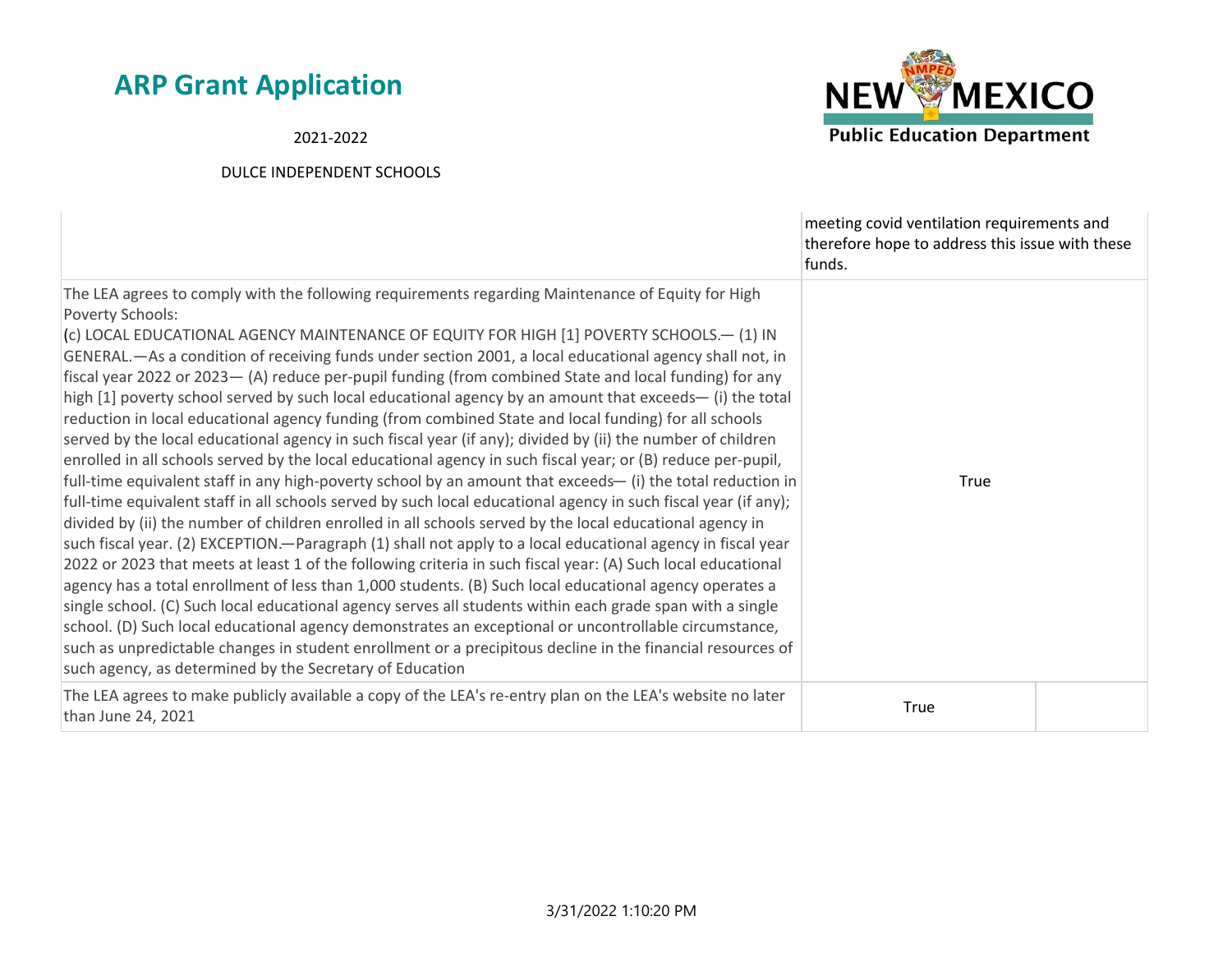2021-2022

#### DULCE INDEPENDENT SCHOOLS

Instructions:

During the period of the ARP ESSER award established in section 2001(a) of the ARP Act (i.e., until September 30, 2023), an LEA must periodically, but no less frequently than every six

months, review and, as appropriate\*, revise and post its plan for safe return to in-person instruction and continuity of services. Consistent with section 2001(i)(2) of the ARP Act, which requires an LEA to seek public comment on the development of its plan, an LEA must seek public input and take such input into account in determining whether to revise its plan and, if it determines revisions are necessary, on the revisions it makes to its plan, i.e., the LEA must seek public input on whether to revise its plan and on any revisions to its plan no less frequently than every six months (taking into consideration the timing of significant changes to CDC guidance on reopening schools). The requirement clarifies that, if the LEA revises its plan, the revised plan must address each of the aspects of safety currently recommended by the CDC or, if the CDC has updated its safety recommendations at the time the LEA is revising its plan, each of the updated safety recommendations.

Under this requirement, the plans must be: In an understandable and uniform format; to the extent practicable, written in a language that parents can understand or, if not practicable, orally translated; and upon request by a parent who is an individual with a disability, provided in an alternative format accessible to that parent.

In the fields below, please provide a link to the LEA's most current posted plan on the LEA's website, and the date the plan was posted to the LEA's website.

| <b>First Posting</b>        | https://www.dulceschools.com/<br>cms/lib/NM02211120/Centricity<br>/Domain/4/DISD%20Reentry<br>%20Plan.pdf, DISD Reentry Plan                                                   |
|-----------------------------|--------------------------------------------------------------------------------------------------------------------------------------------------------------------------------|
| Second Posting (if needed*) | https://www.dulceschools.com/<br>site/handlers/filedownload.ashx<br>moduleinstanceid=1724&dataid<br>=4560&FileName=LEA%20Safe<br>%20Return%20Plan.pdf, LEA<br>Safe Return Plan |
| Third Posting (if needed*)  |                                                                                                                                                                                |

#### 3/31/2022 1:10:20 PM